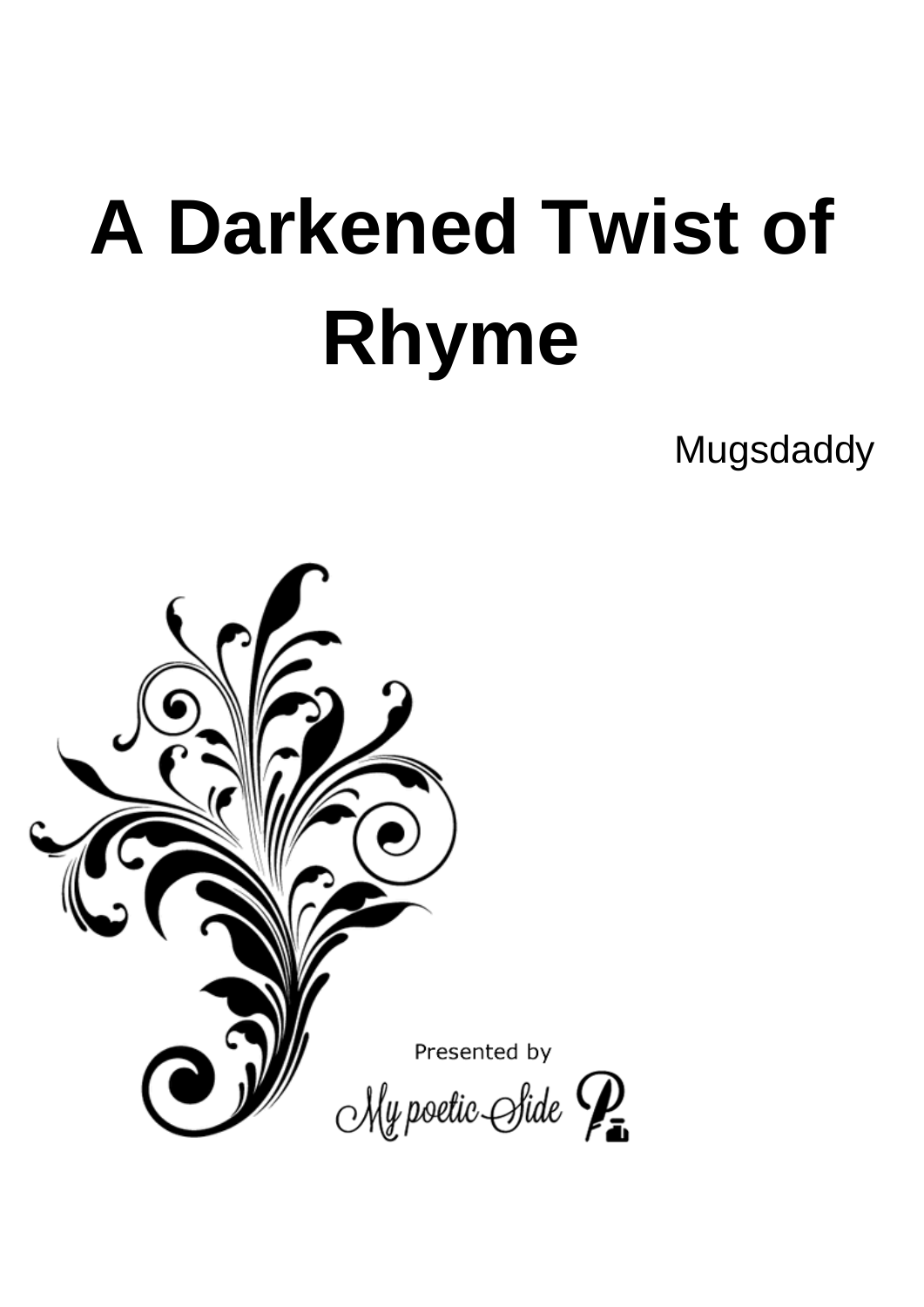# **Dedication**

To all those who told me to keep writing.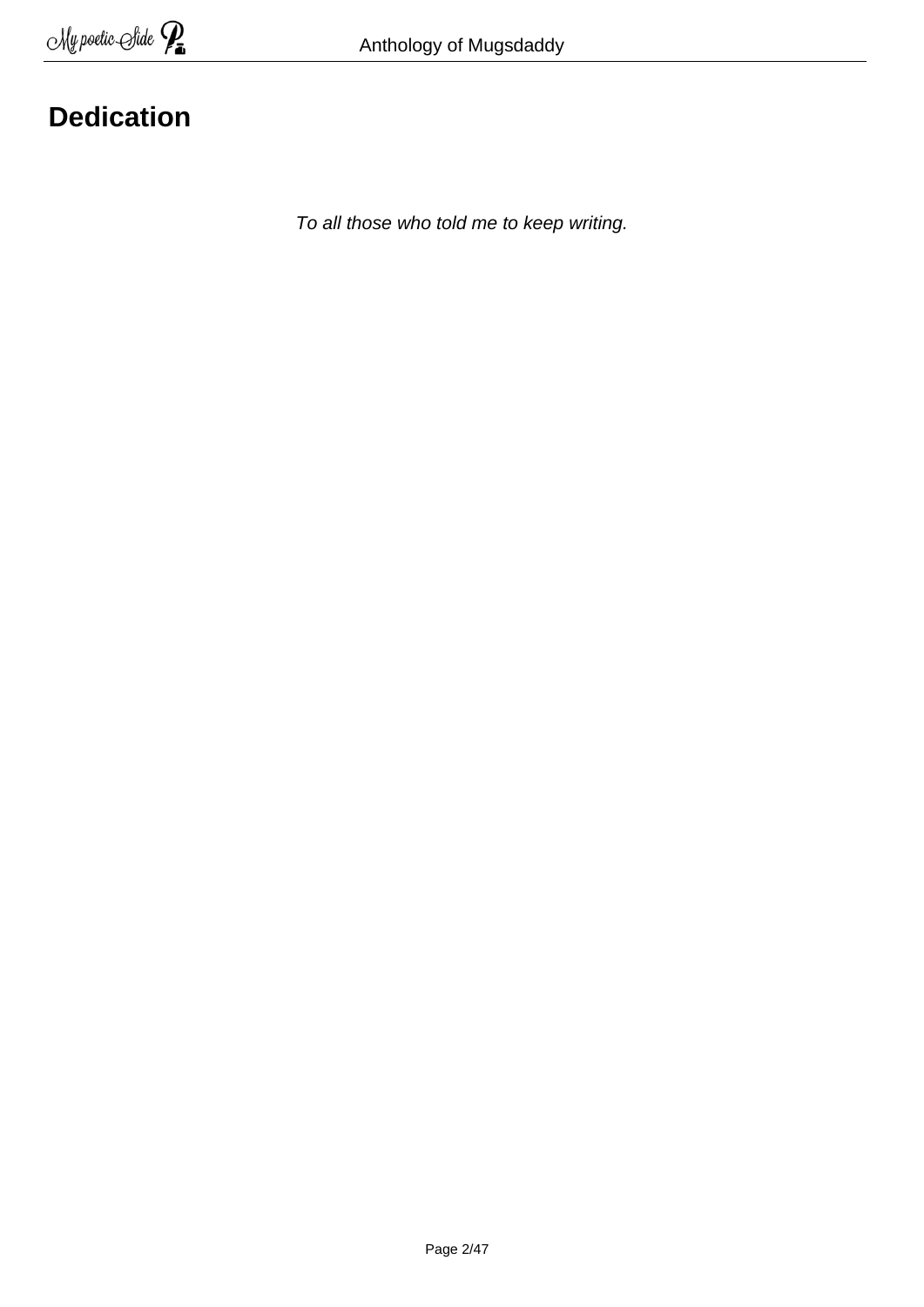## **About the author**

 A High school drop out who built houses most of his life who only after becoming disabled and homeless decided to pick up a pen.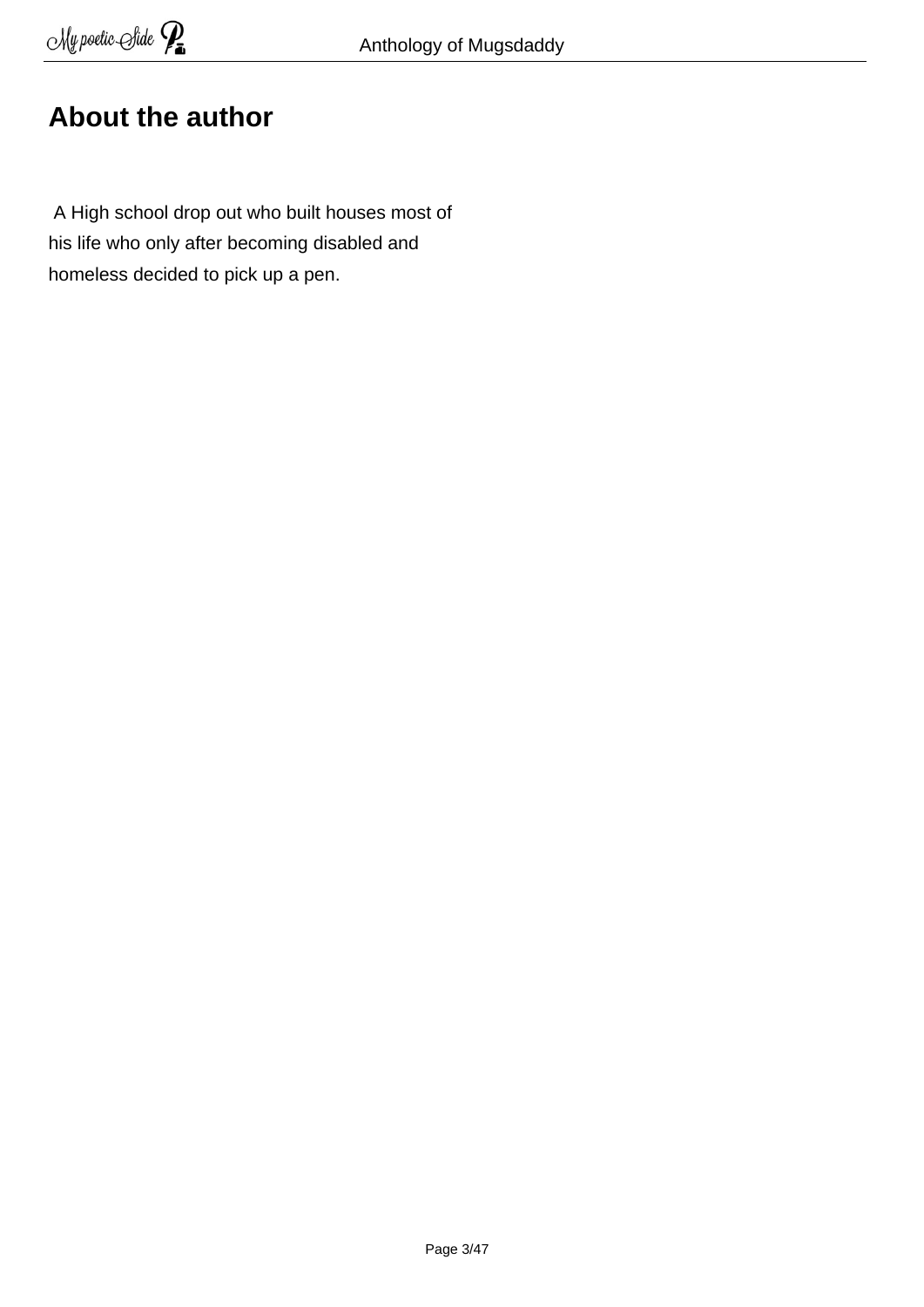#### **summary**

#### FLUFFY BUNNIES

Nina

#### Too Blue

Loss

#### Sorrow

The Ward

#### The Artist

The Alzheimer's Patient

#### The Pills

Accepting Regret

#### The Colorless

On Line Love

#### Different Sides of The Road

Birds

#### Changing Times

Rubber Stamp

#### Void of Life

Last Act

#### The Murderous (Happy Halloween)

Santi's Halloween Forest (Happy Halloween)

#### The Tale of Franken-Beaver (Happy Halloween)

so many ask why

#### Just an Organ?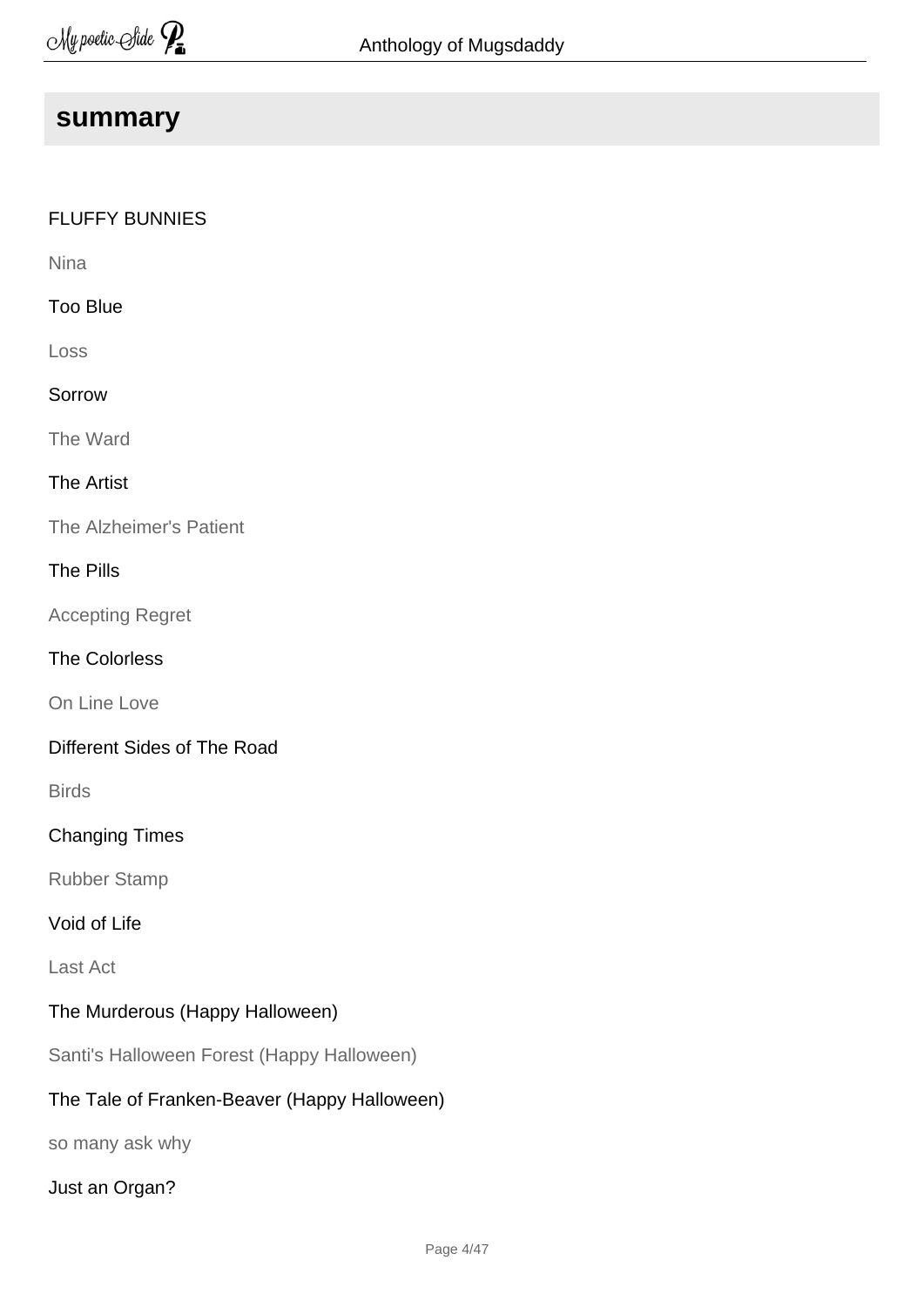#### Alone

#### The Edge of Suicide

She Saved Me

#### I Wish I Could

LUST

#### Midnight Beckons

Accepting Darkness

#### Taming of the Beast

The Wisp

#### My Goddess

The Crossing

#### The Crossing Over

The Crossing Over The Threshold

#### Usuzubed (The 660th throne)

The Succubus (Not a Poem)

#### The Arch-Angel (not a poem)

The Wellspring (Not a Poem)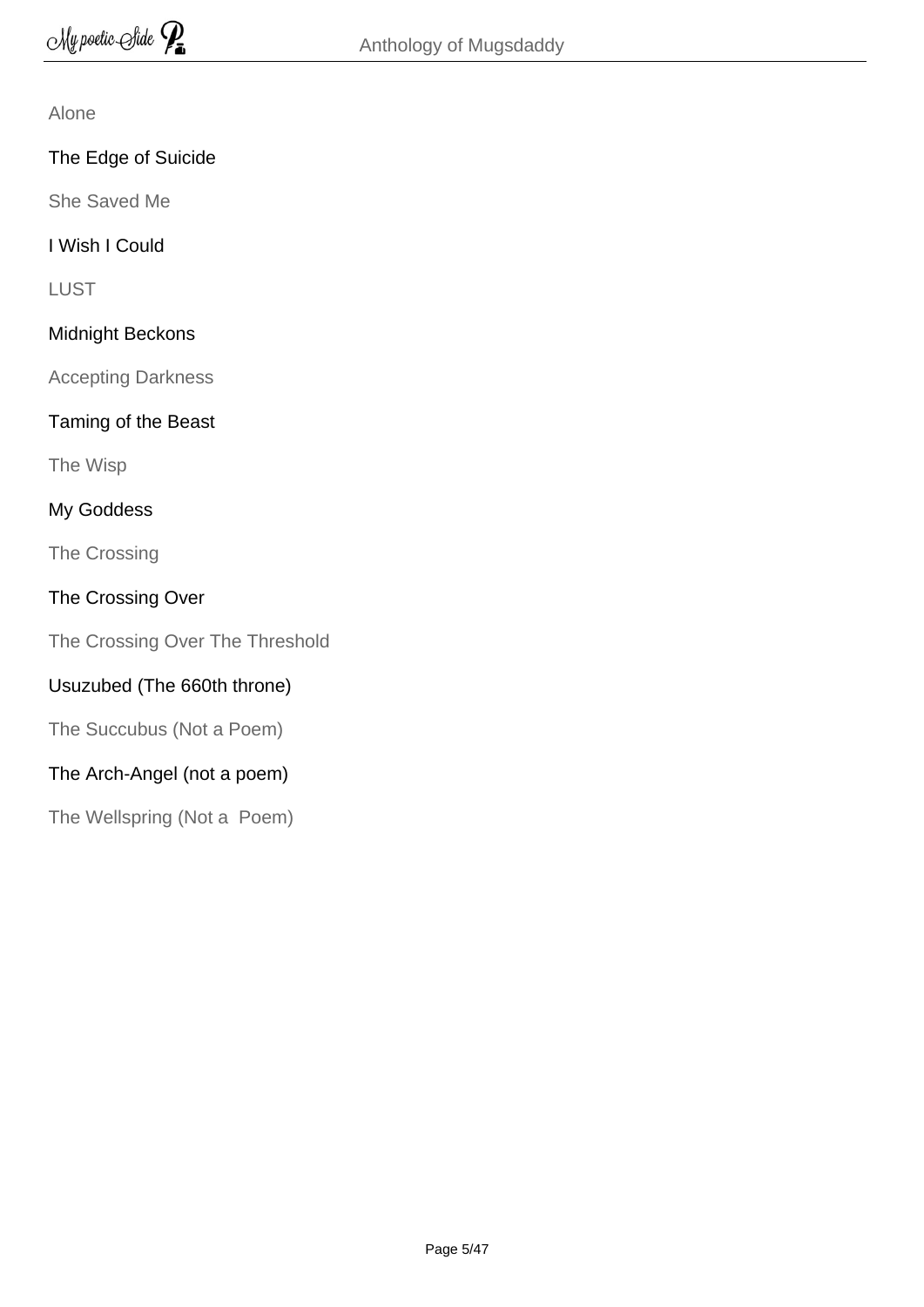# **FLUFFY BUNNIES**

**dreams of cotton candy fill my head as they hop across the yard Takes me back to a time as a child when life wasn't so hard Soft as a whisper when they're snuggled so tight Like a living teddy bear they'll get you through the darkest of nights They play and they run without a care Round and round they go never going nowhere So be like a bunny enjoy every day Don't let work run your life take some time and just play**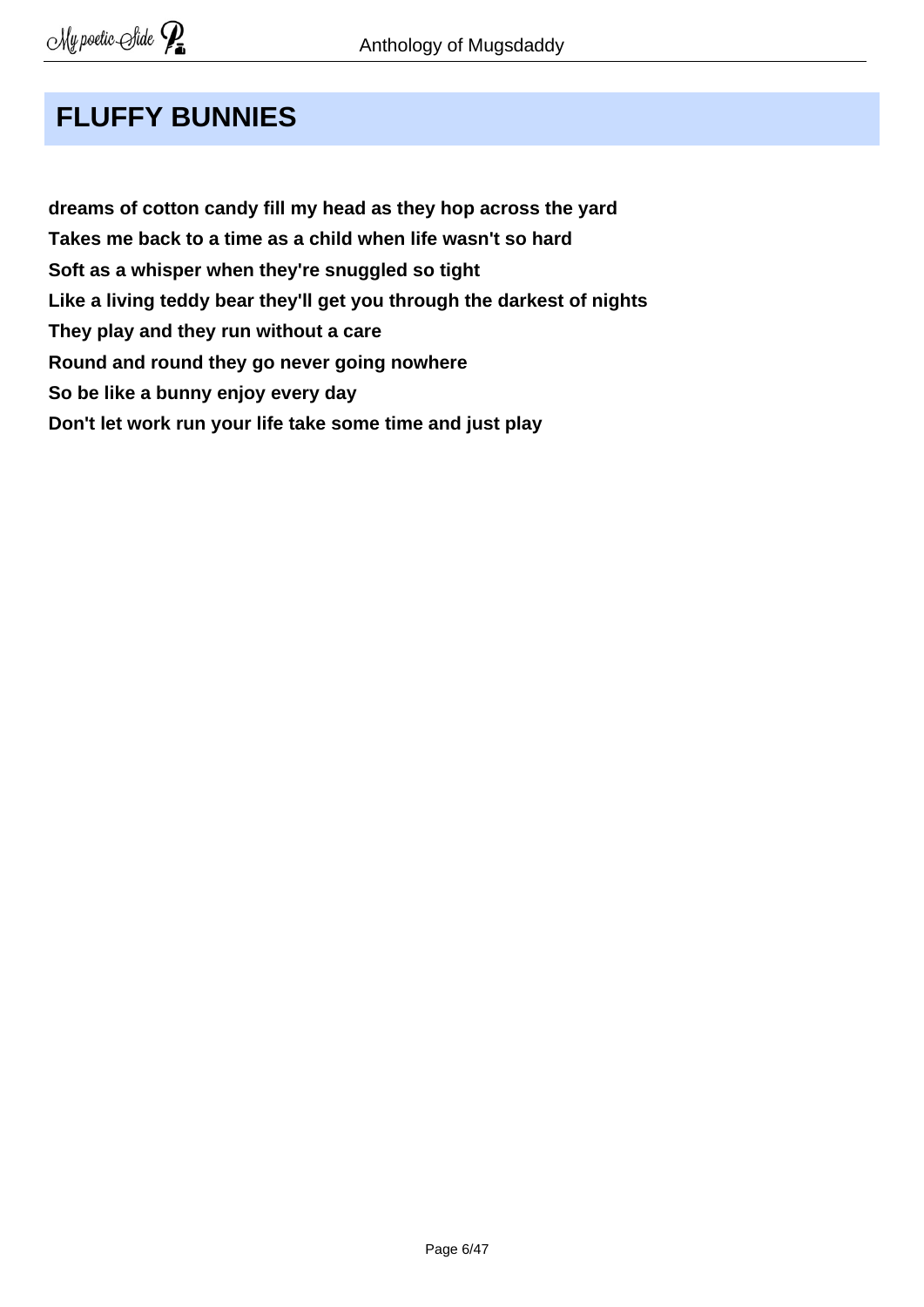#### **Nina**

**as Autumn sets in the September Sky the world has lost a precious life** 

**A great-grandmother a grandmother and the mother so full of love laid to rest only to rise to her loved ones above** 

**Her children below sad to see her pass she's in a better place now the pain it won't last** 

 **Remember her laughter and the wisdom she told each day like a wine she grew more beautiful than old** 

**Her children her treasure they made her quite rich but when they showed out their tails she would switch** 

**She loved all her children and their children too she's not gone from this world she lives on inside you**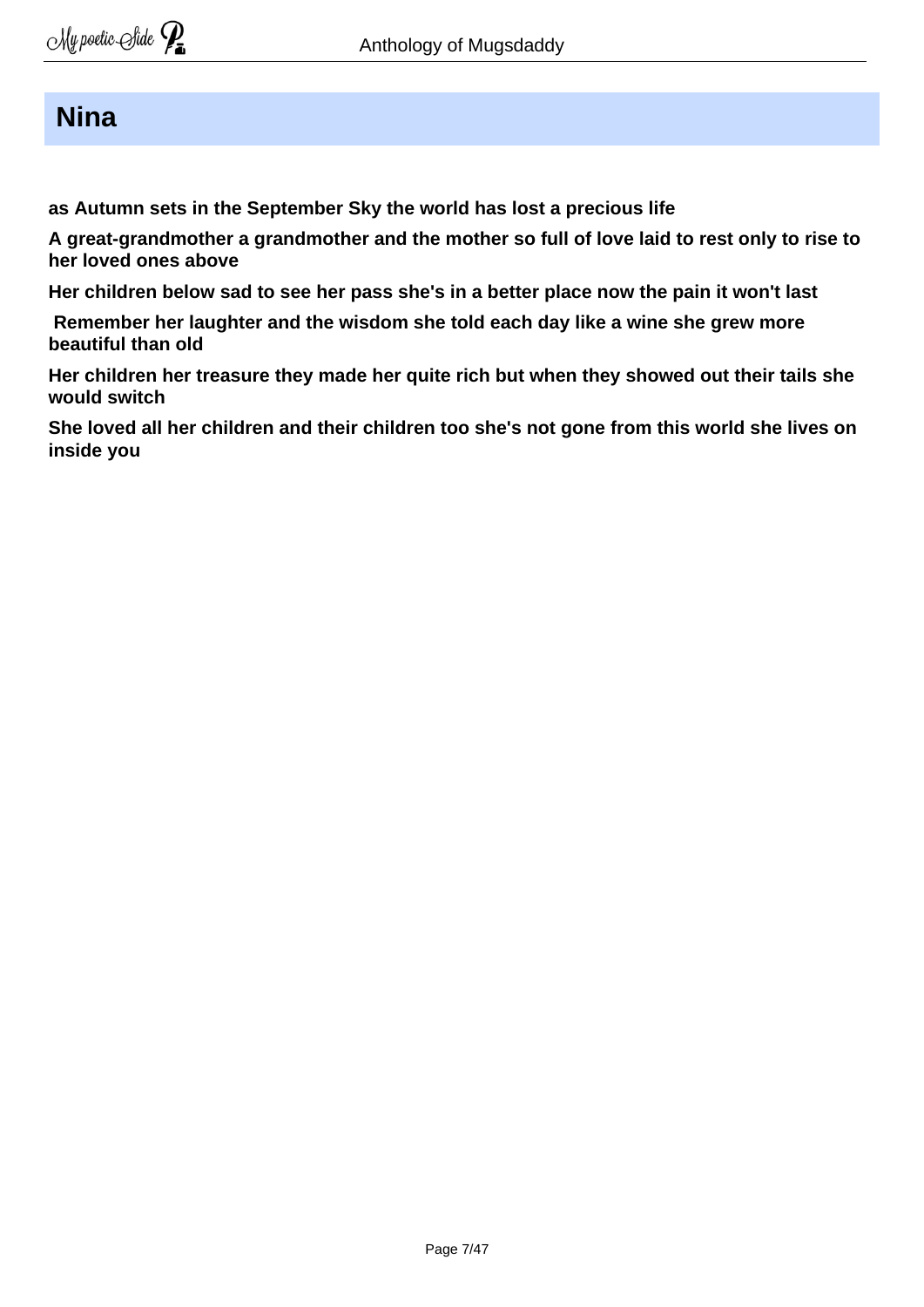## **Too Blue**

I'm in a blue mood Is that bad or is that good My eyes are blue I've heard that's good The sky is blue that's good too What About Blueberries they don't put you in a bad mood Bluetooth? Whoever decided that blue was a bad thing was a tool What about Brown can you guess that mood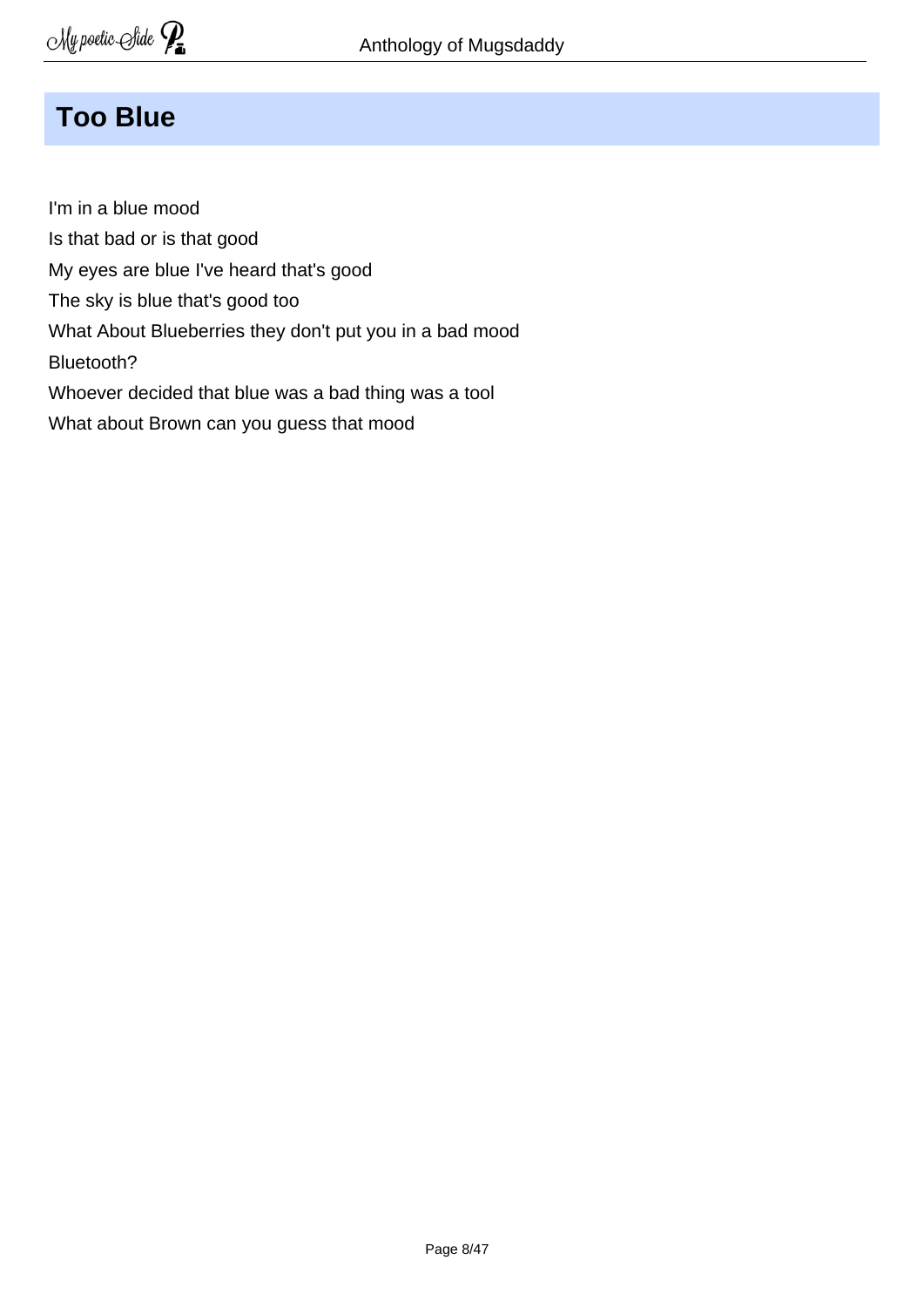#### **Loss**

**A precious moment passes You by when it is gone you just want to die** 

**If ever you've had a love that has passed just know that this pain, this pain it won't last** 

**It won't go away but slowly subside the feeling still there from it you can't hide** 

**But life must go on like they wanted you to move on without them they thought it best for you** 

**So don't close the door and don't walk away your life will get better as you live another day**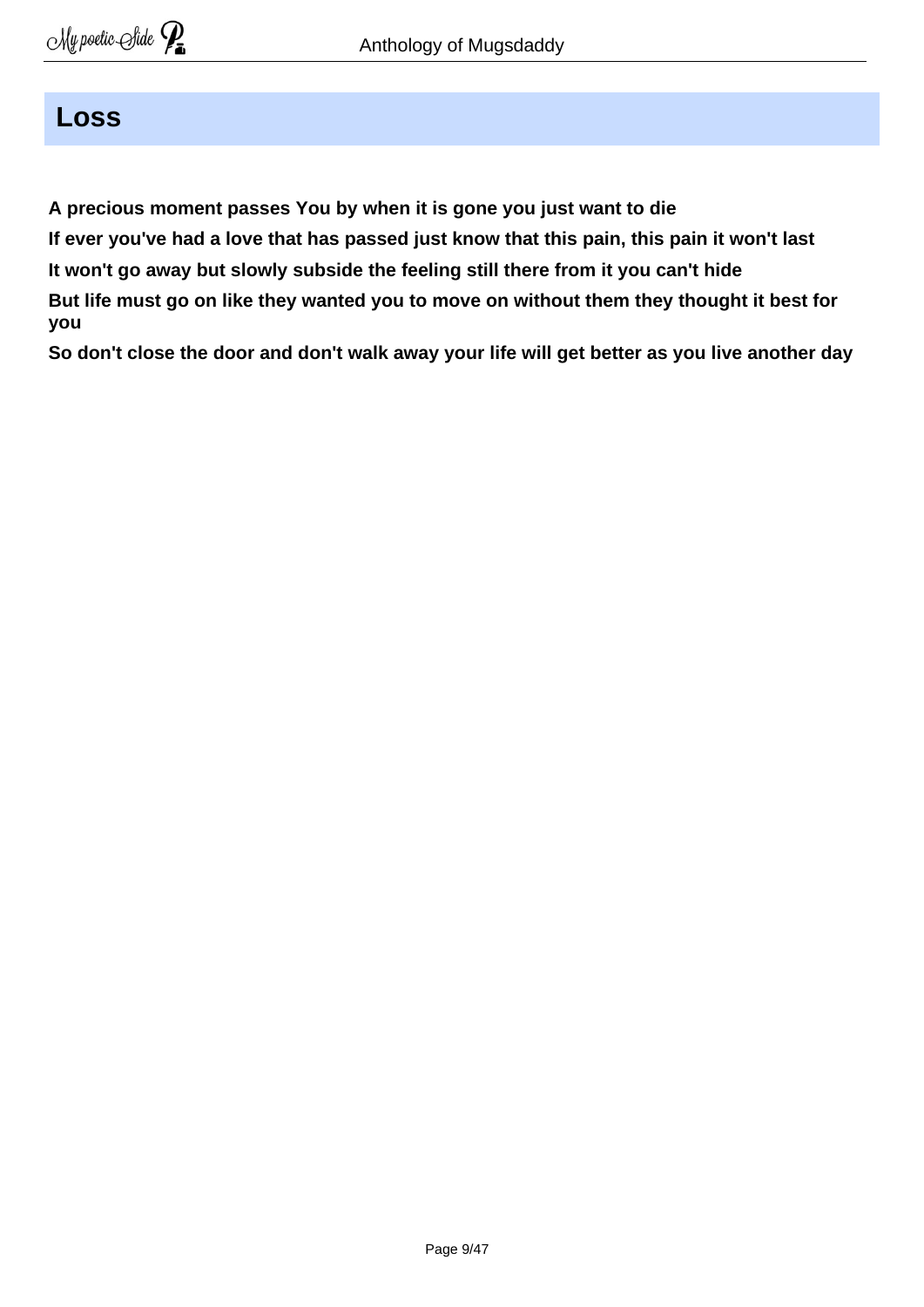#### **Sorrow**

**sorrow and misery the norm of today technology and Prejudice how did we get this way The luster soon dies from a diamond romance lifelong relationships don't have a chance Why can't we learn to all get along this Scandalous society is totally wrong Color and religion should not mean a thing the voice of a friend should make your heart sing** 

**Find someone who loves you that you can love back it doesn't matter if they're old young red white or black** 

**Talk to each other and always speak true words from the heart that come solely from you Treat everyone with love even if they breed hate learn to love each other before it's too late**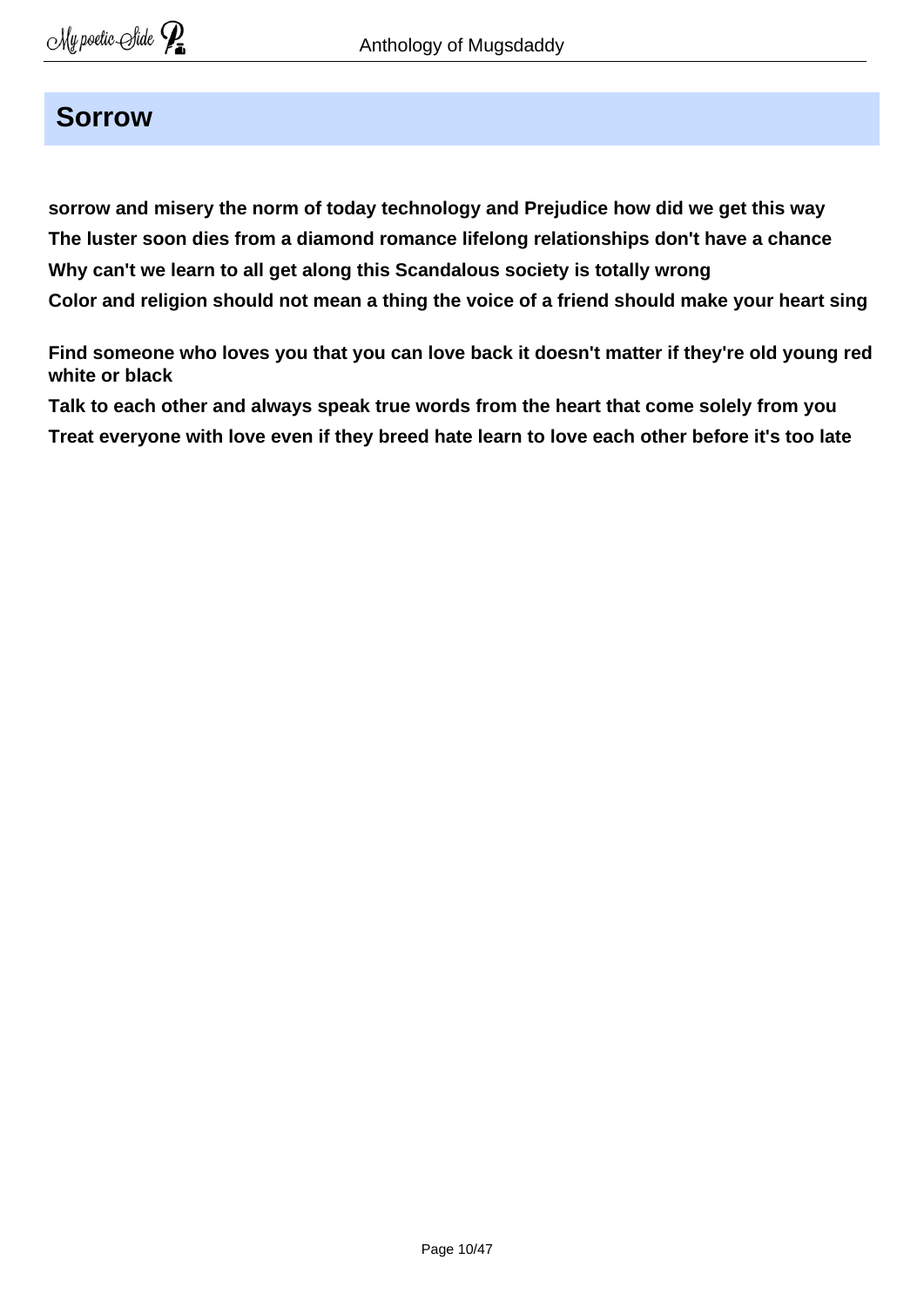#### **The Ward**

**living together on the crazy floor feeling that life doesn't love us or life's just a bore** 

**We rely on each other to get through the days relating to each other in so many ways**

**Whether we're angry afraid or depressed we fit like a puzzle each piece holding the rest**

**Our fears in our dreams shared with all sitting around in a place where our hopes and love flow abound** 

**Though our time here together is relatively short a lifetime of experience shared with each other we sort** 

**As the days pass a long we will all walk away taking a piece of each other to help us face each new day**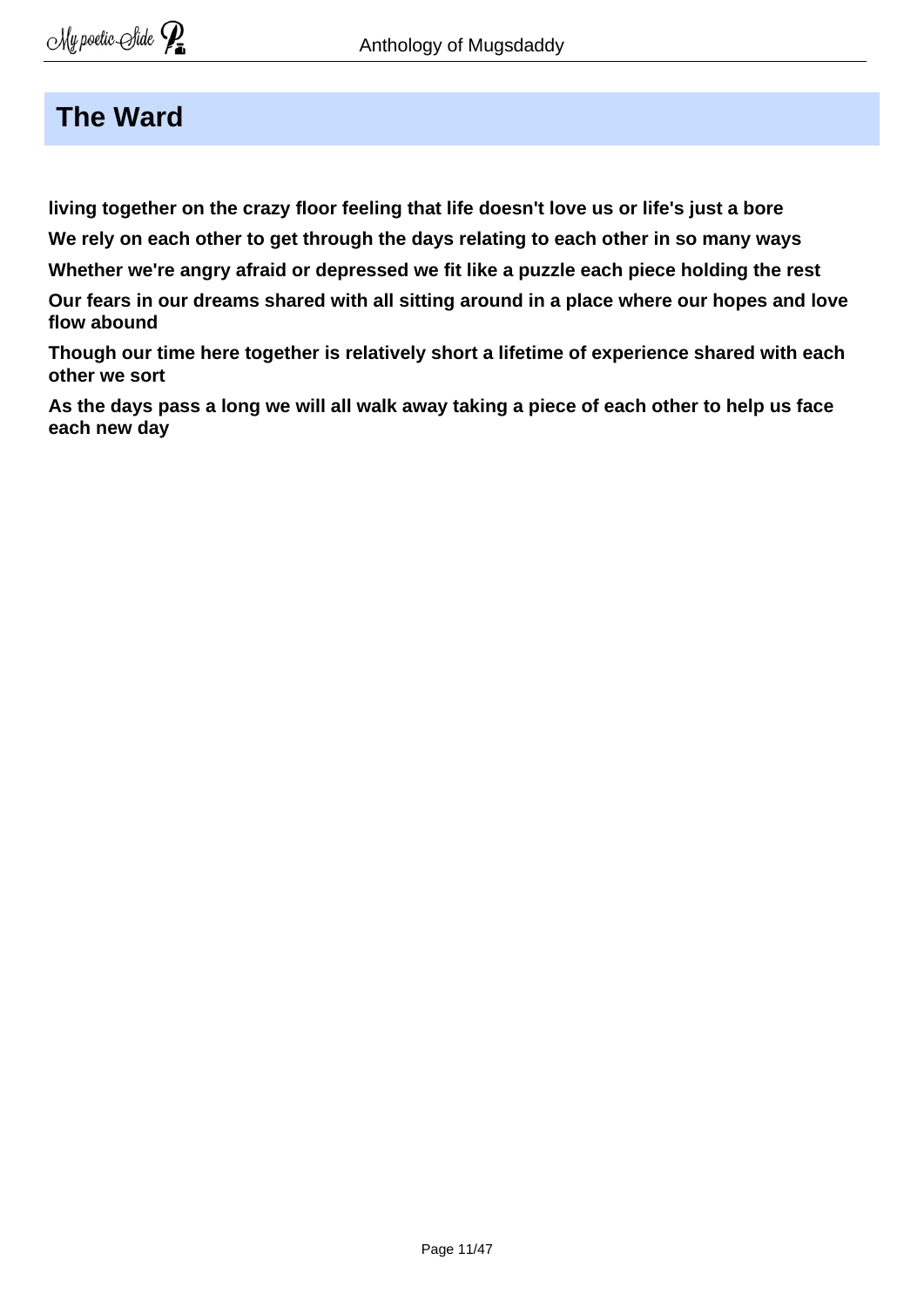## **The Artist**

**putting pen to paper making color flow an aura of beauty begins to grow Passion pours out in red yellow and blue painting a story told only by you Throwing your color as a picture unfolds both through time and space your story is told Wheather be of child or animal or even a star from close to your heart to Worlds of so far The artist in you grows without a restraint will use pencil and paper or canvas and paint So Release Yourself that artist inside no longer shall you let your inner self hide**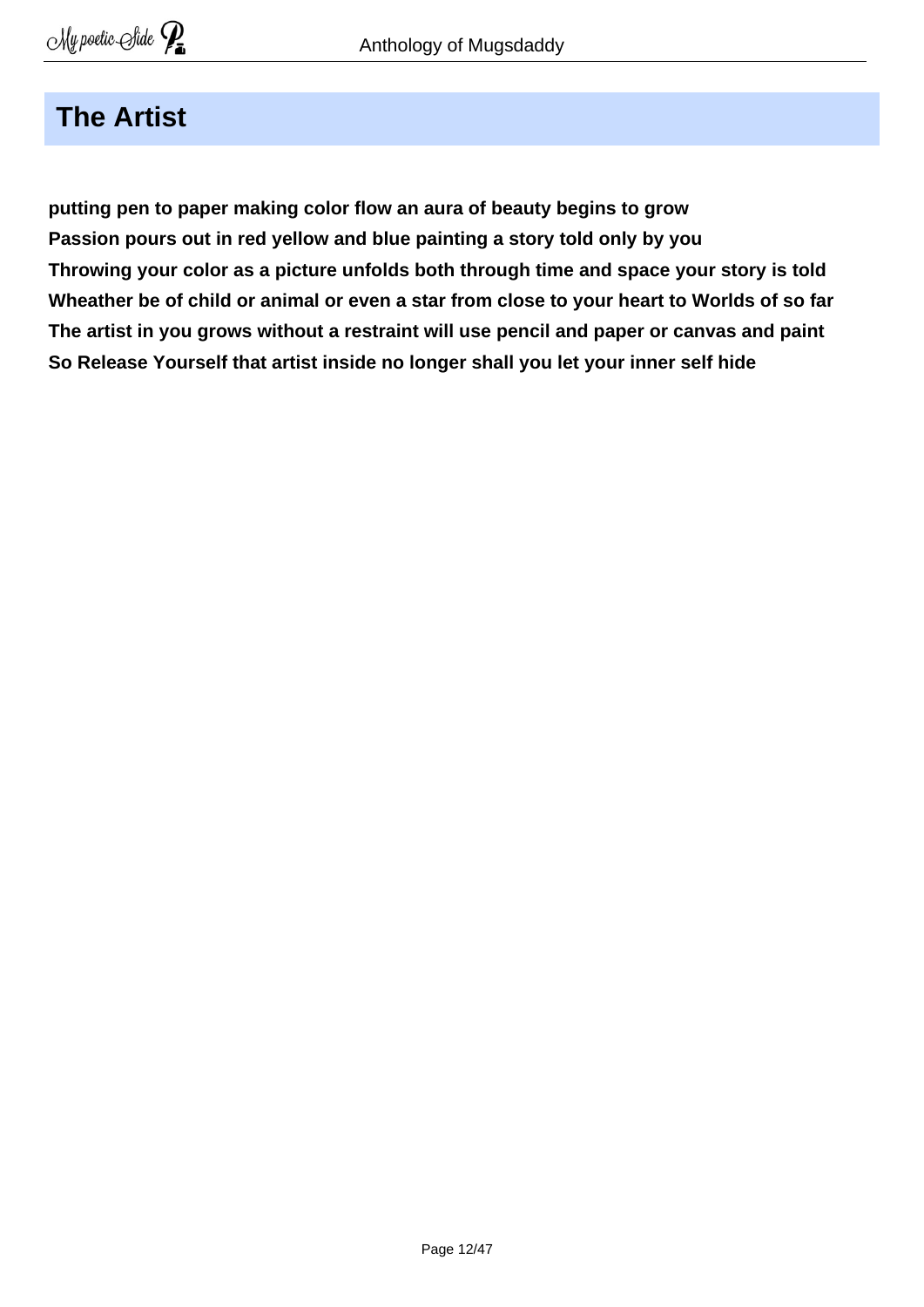# **The Alzheimer's Patient**

Strong and unyielding I stand against the wind but time has had its way with me I no longer resist the bend

My will as strong as steel a thousand Nations strong now my mind is quickly fading never knowing if I'm wrong

My words could move mountains men would follow to certain death broken words and unfinished sentences the Legacy I have left

Immortal with Godlike strength I once felt that this was true my body no longer listens I can not rise without help from you

So remember who I was as you kindly take my hand and with dignity I will walk as death takes me from this land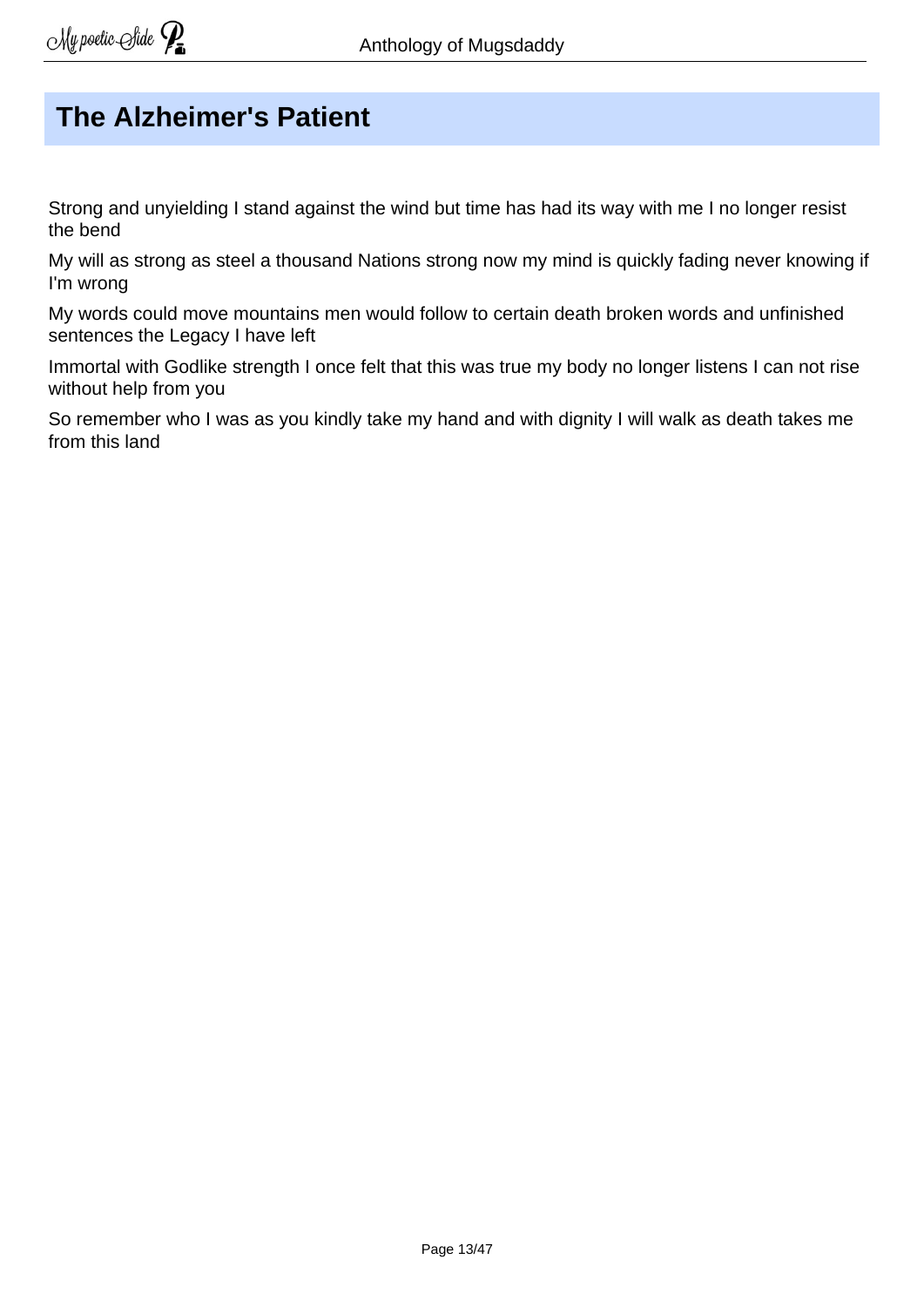#### **The Pills**

subtle darkness that moves through light never governed by day or even the night A living Darkness with deliberate moves in your mind's eye it wears horns and Hooves It passes through you leaving cold despair it spreads your Insanity everywhere Compassion turns to distastefully hate death of an enemy makes you salivate A loved one's eyes may slow its Pace it Balks and turns from your true love's face But its pull is strong and its purpose clear to darken your heart with lies in your ear Your family your friends and your true love's heart the Darkness grows and tears them apart You push they pull the darkness grins paranoia and loneliness your new life begins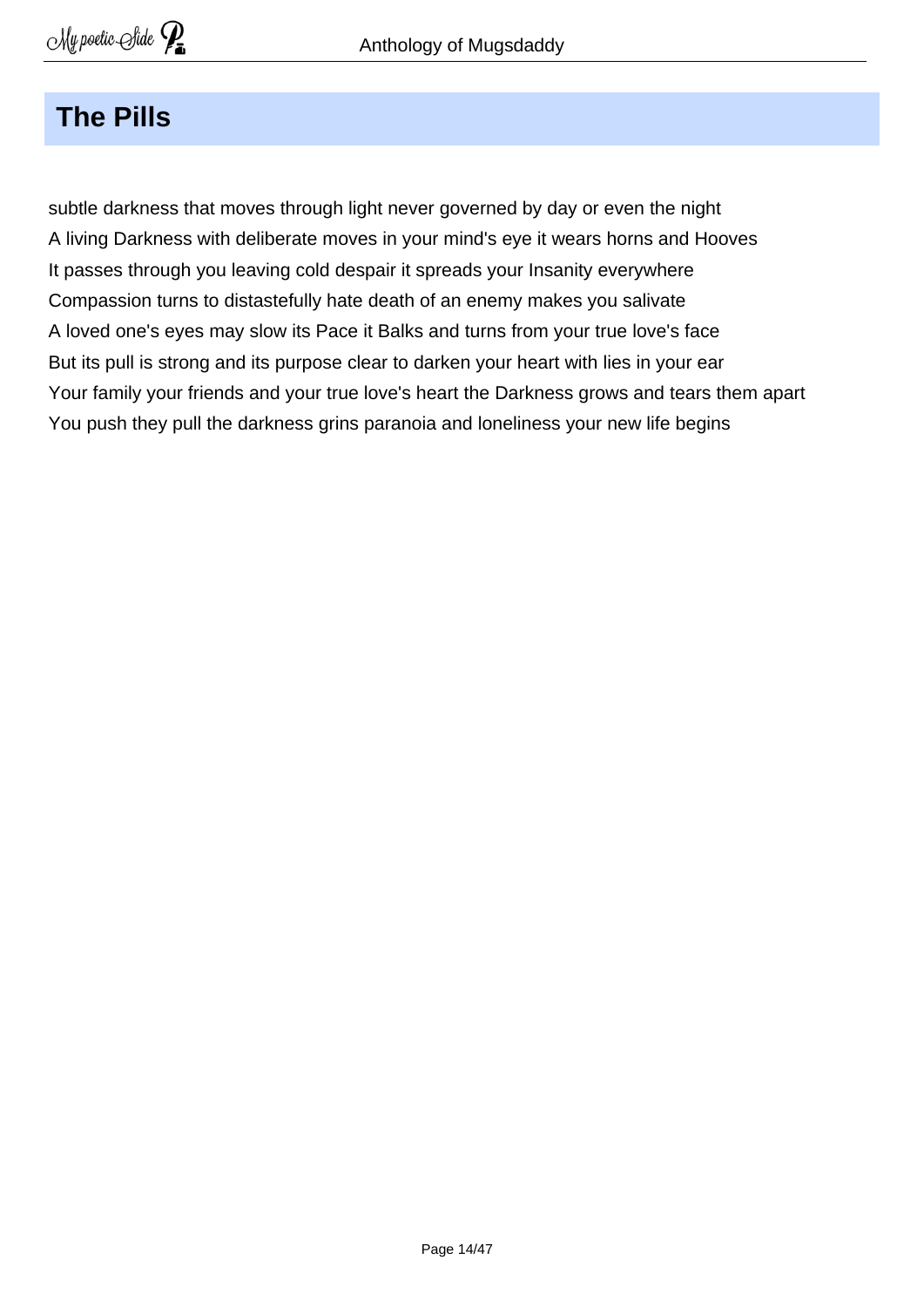## **Accepting Regret**

I no longer see the numbers on the clock upon the wall, my feet are right below me but they can't prevent the fall

My mind is clouded over from all the drinks that I have drank, like the proverbial fish out of the water I'm in an imaginary tank

The world is always watching me but all I see is haze, the pills are kicking in as I fall underneath your gaze

Now I smoke a little pot as I grow stupider and dumb, but the pain is still pulling at me even though I'm Comfortably Numb

Running away in my mind won't relieve my evil sins, and if it's Comfort to my Victims they'll torment me in the end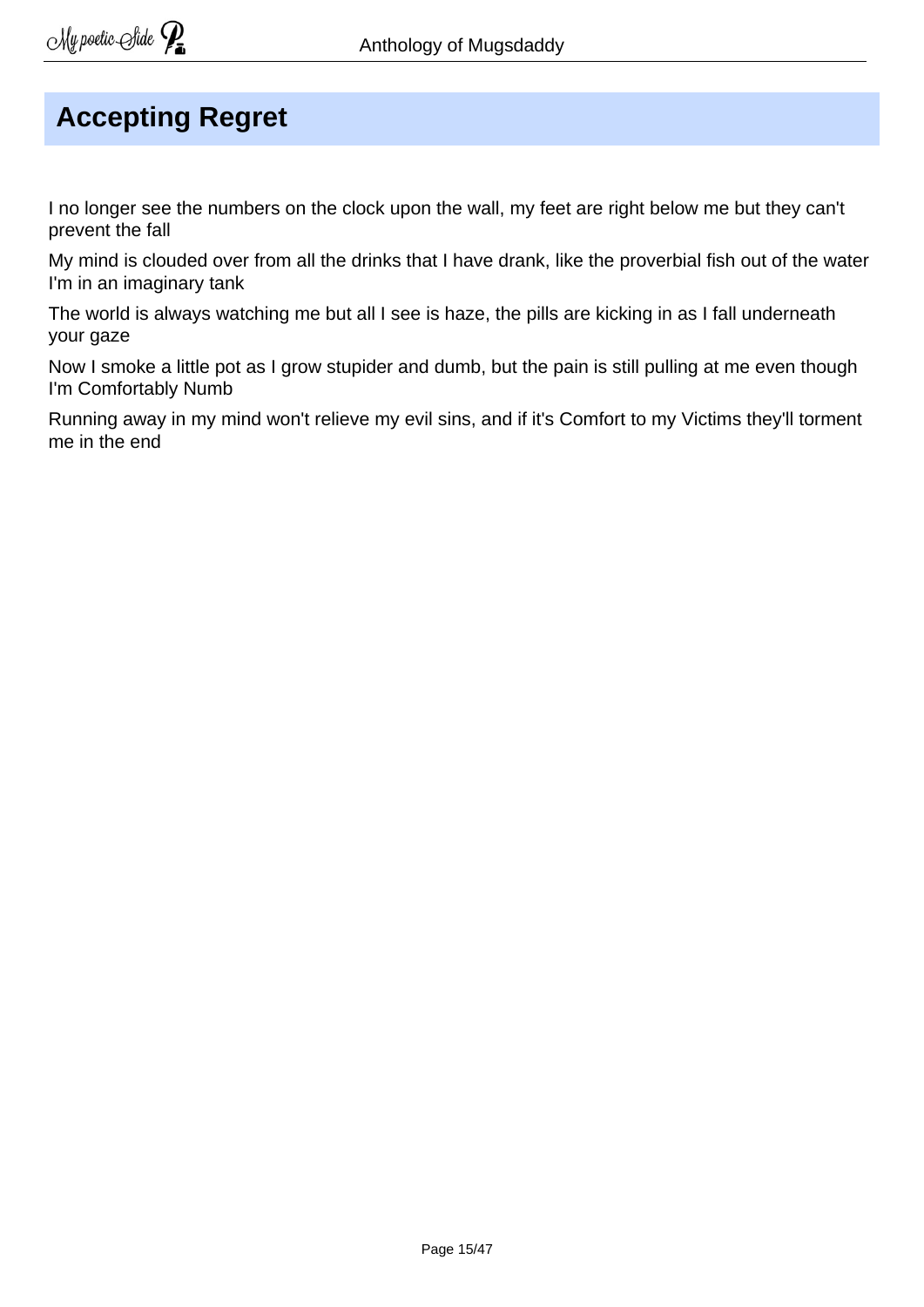## **The Colorless**

**the absence of color means not absence of beauty or Grace Case in Point look to the Stars way up in space Love has no color yet is beautiful in life Where is the color between man and wife Closing your eyes makes the world turn black But only if imagination is something you lack Look to a gray sky on a slow rainy day Even without color it's perfect that way So look to the world without color tearing us apart See people just as people that's a Fine Place to Start.**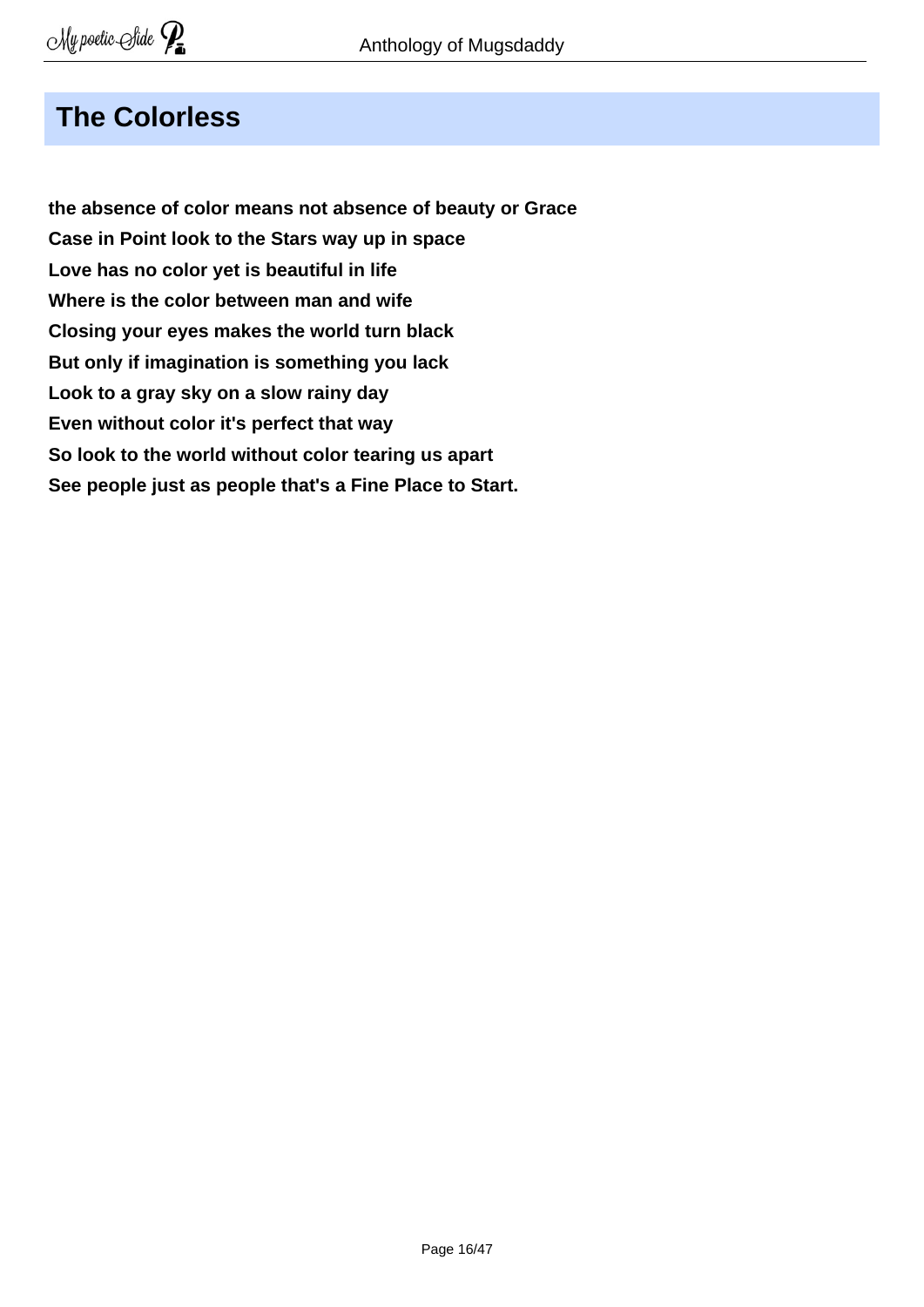## **On Line Love**

**her face I've never seen it but it's beautiful to me, our lips have never touched but our first kiss is meant to be.** 

**We never go out together as we live too far apart, but we always say I love you and that's a very fine way to start.** 

**She says she's glad to know me and so glad our paths have crossed, I thank the heavens for her without her I'd be lost.** 

**We agree we love each other and that both time and life unfair, but both our lives days good and bad we know the others there.**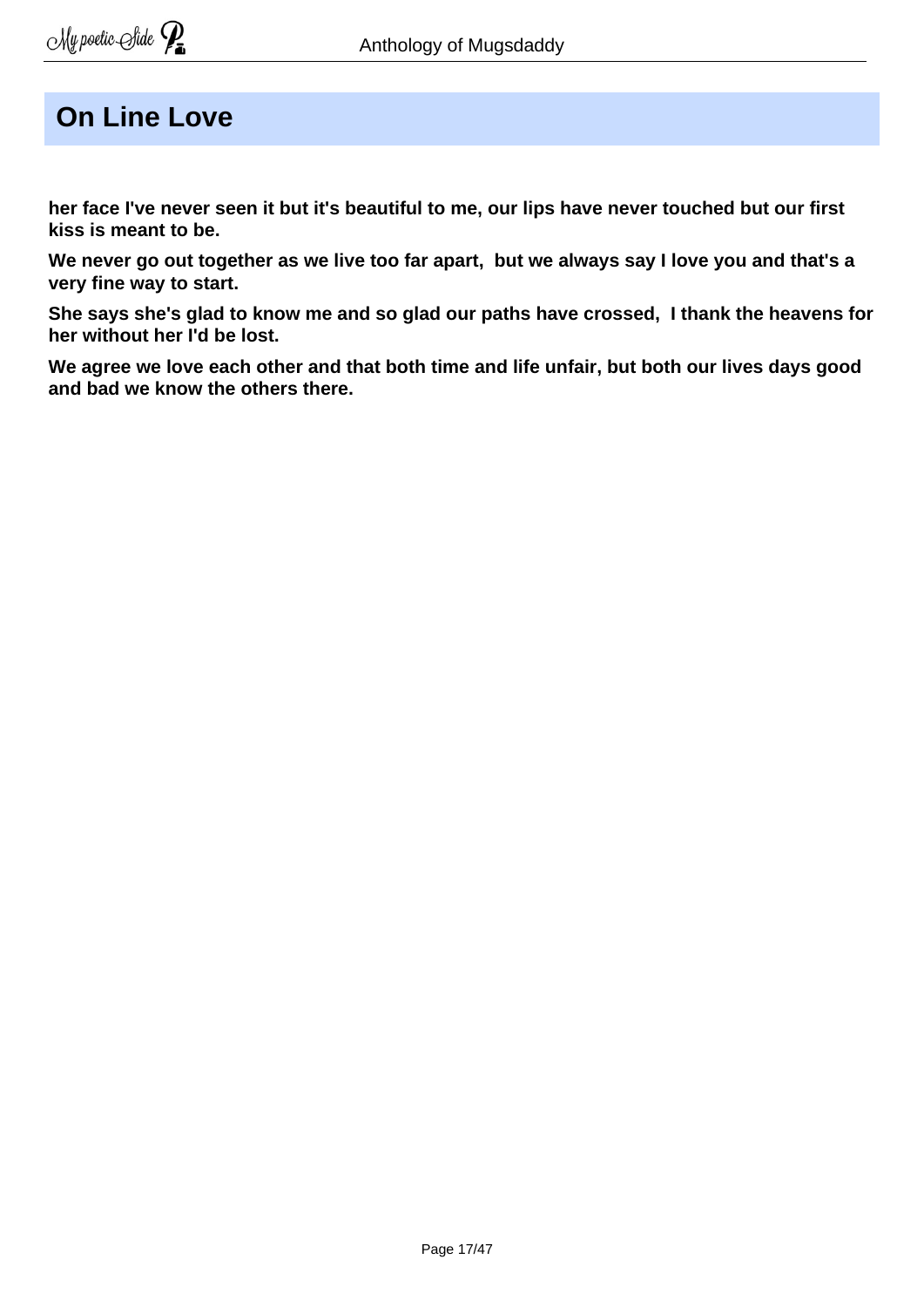## **Different Sides of The Road**

leather Tattoos Piercings Galore he must be a druggie she must be a whore

Gucci and diamonds and tan lines you can't see we are the rich and the Beautiful no one's better than we

Walking the streets not bound by dispare what little they have they're willing to share

Walking by alleys We're Men huddle round they laugh ''We have so much '' as they throw change on the ground

They stop to help a woman gather her things not surprising the joy this small kindness brings

They walk where a mothers small child has fallen ''Can't that bitch keep that brat from doing all of that squalling ''

Finally we're home and we can settle down thanking God for the friends and the love we have found

OMG we are home as they throw their stuff down she'll slip off to his friends after he's passed out with his crown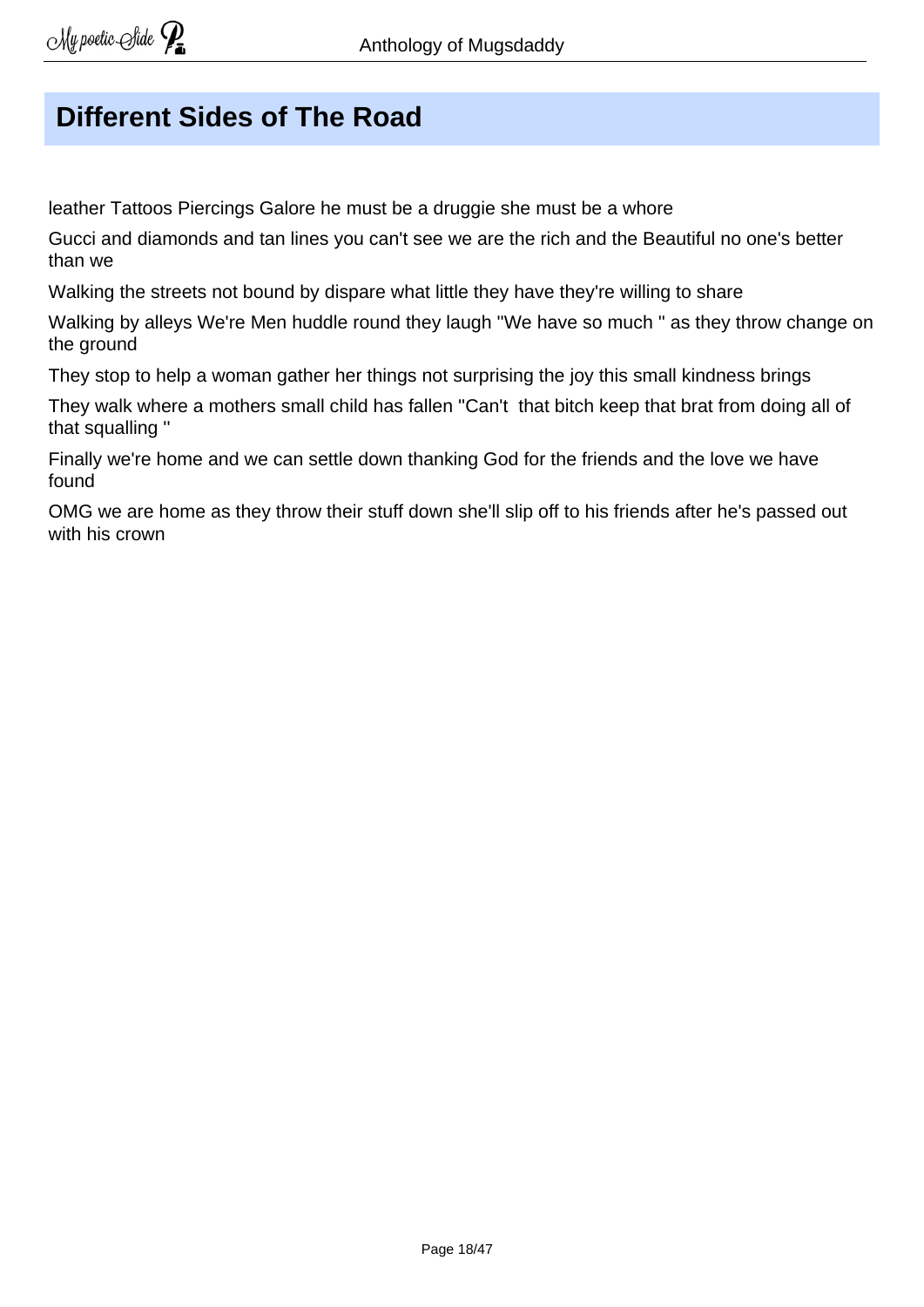#### **Birds**

A Raven song is never heard no harmonious song No comforting word

Tool Robin who sings it's just a squawking bird just an annoying caw that can be unheard

A raven's song comes from a lover untrue vicious words hateful lies directed at you

Like a Knife they cut deep wounds lasting so long they can't be unheard just like the Ravens song So be like the robin put yourself Praises in song be proud and say loud your words won't make me wrong

Just like a robin or Raven when your song is then through turn away flap your wings and to thy own self be true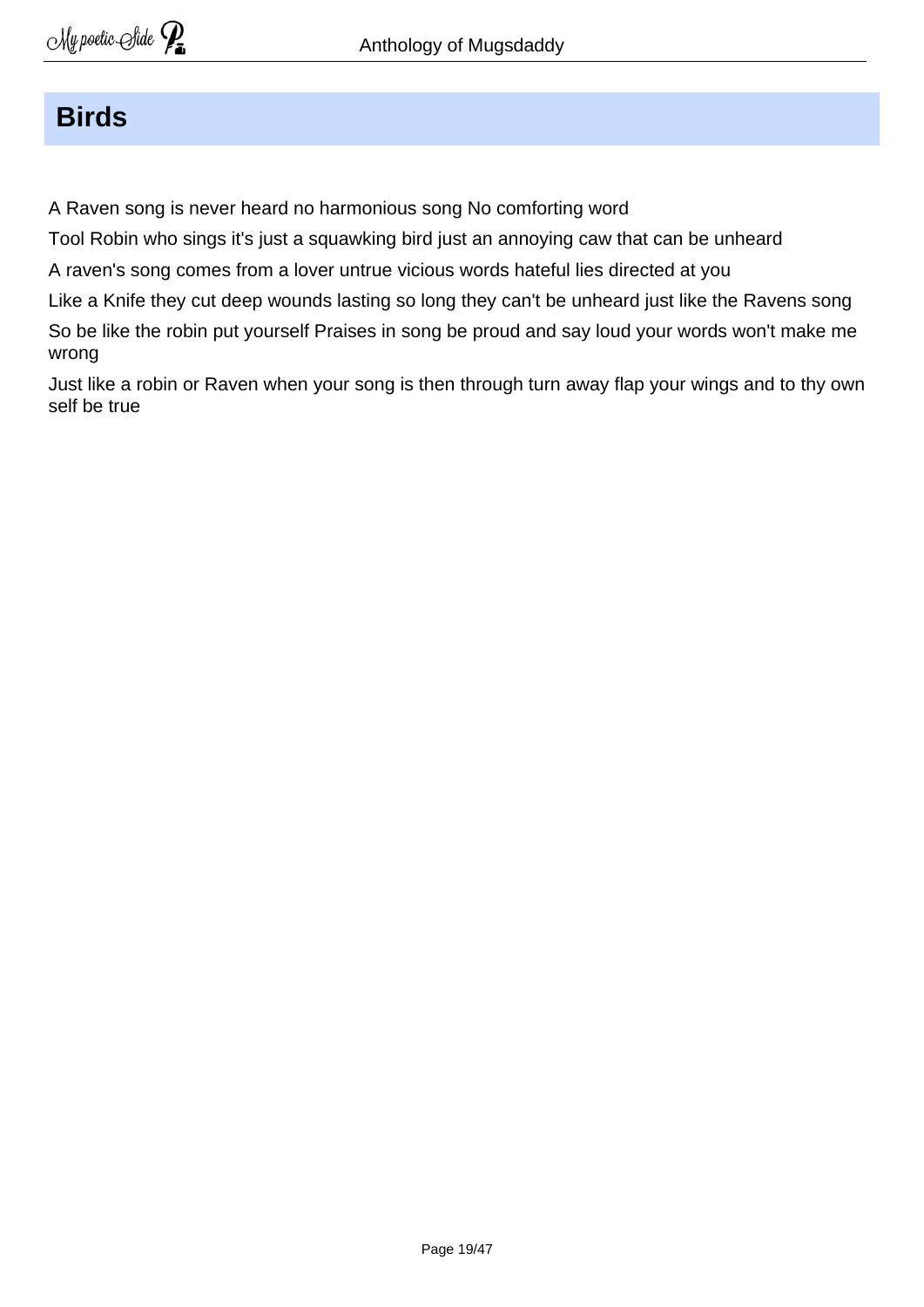# **Changing Times**

**The seconds change there they go from one right to the next minutes too one through sixty it leaves me quite perplexed** 

**Hours change Days they change even weeks are all brand new months they change to years and the years go through and through** 

**But people hate and people hate and then they hate some more If time changed just like people there'd be no time and that's for sure** 

**Do you know what time it is?... It's time for change.**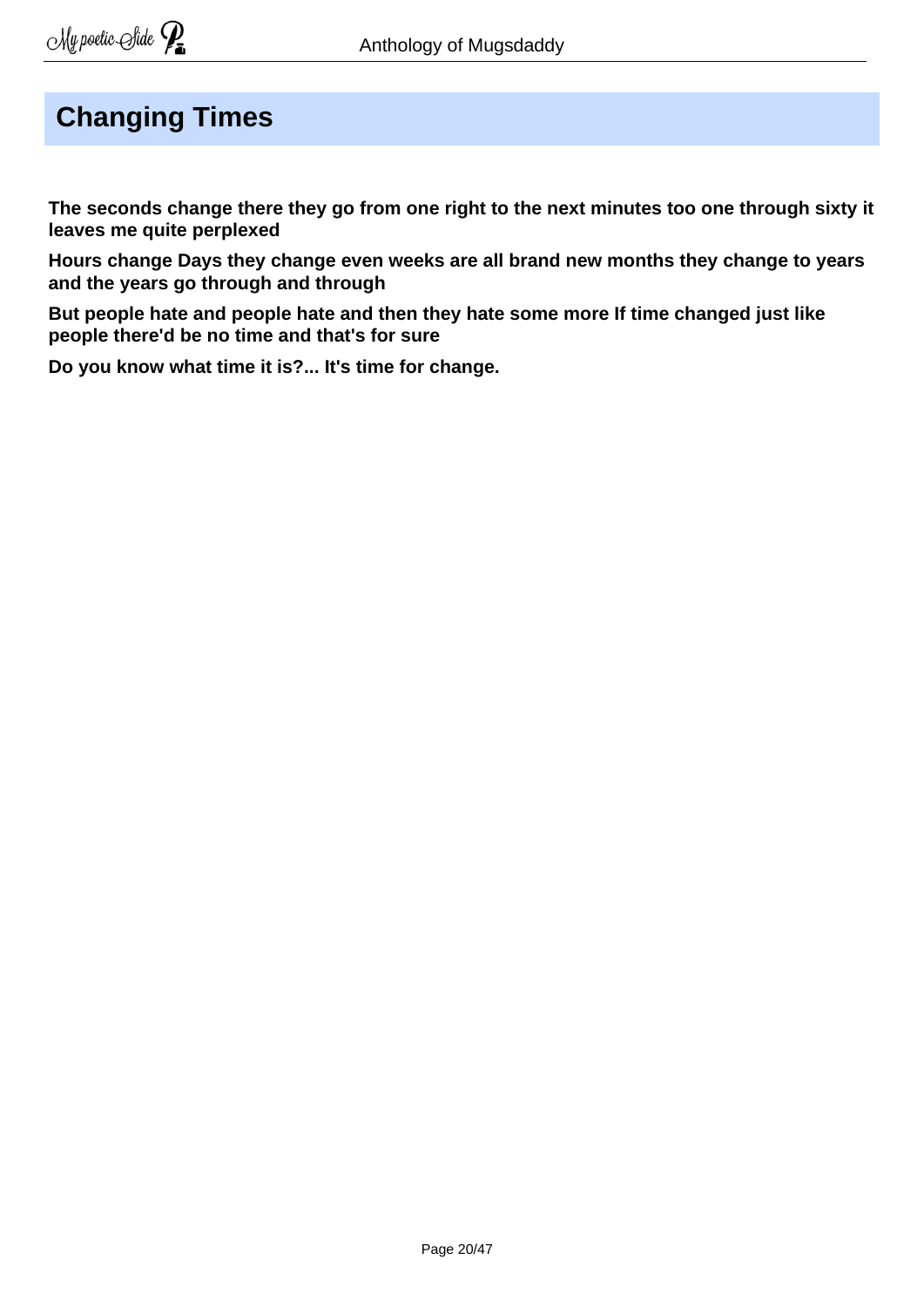### **Rubber Stamp**

**this one and that one some of these and of those every runway model knows to strike the pose** 

**A man wears a suit that suit makes the man fitting in perfectly like sardines if they can She has the right purse with the right shoes it all must be perfect so much she can lose** 

**Children to be seen but don't speak a word anything other than genius would just be absurd** 

**Do away with individuality no more personal style death sentence to the original all without a trial** 

**Ditto...Ditto... Ditto...**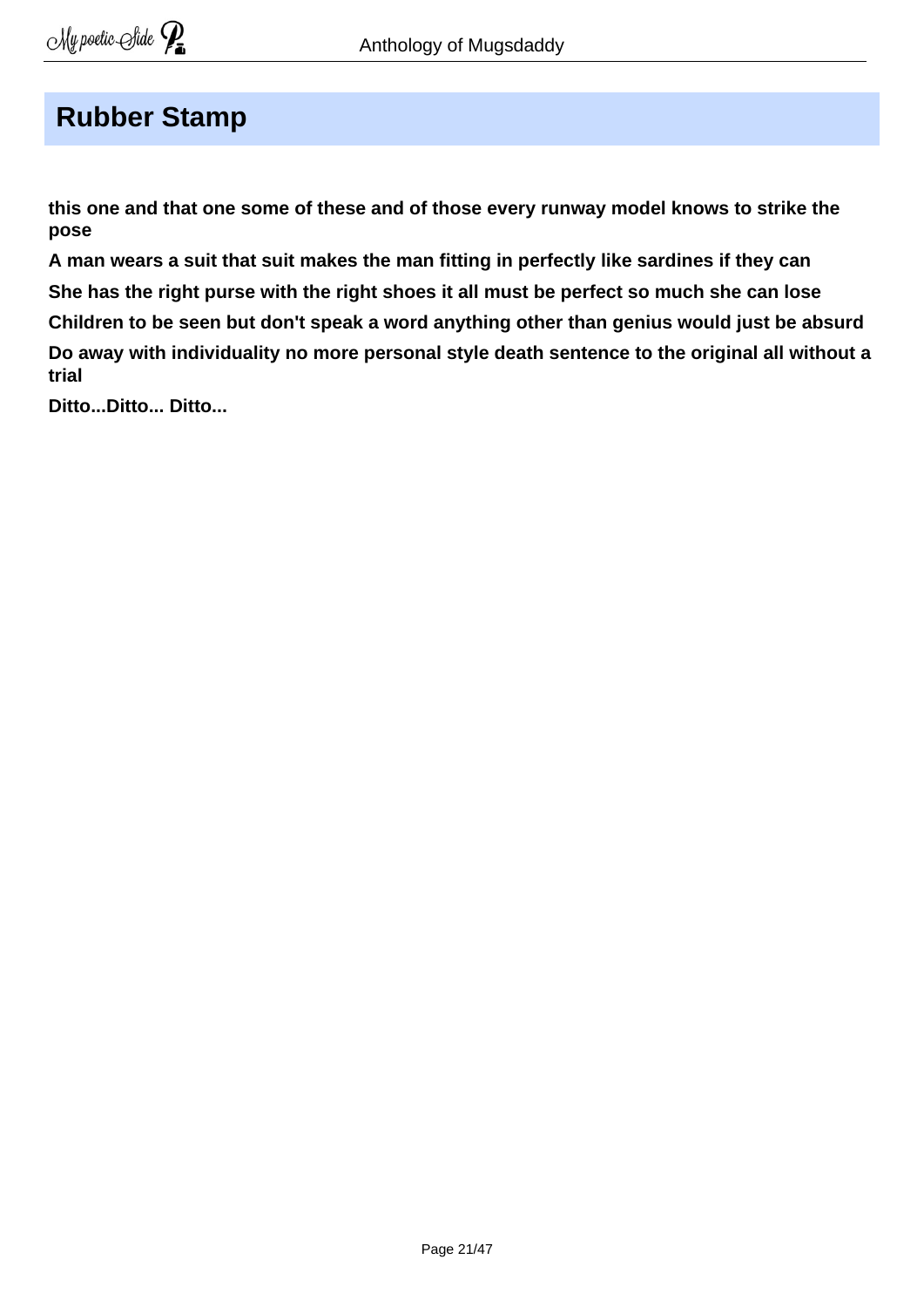# **Void of Life**

The upside to living an obsolete life no home no children no family no wife No one to help you when you've fallen so hard no one to love you it's just not in your cards Stay out or stay up as long as you can tell all that will listen "I am my own man " Unfortunately there's a downside to the way that I live people just flow through my life like a siv Waking alone in an oversized bed waking with only the thoughts in my head Ask about my life I can tell you a lot ask if I'm happy unfortunately I'm not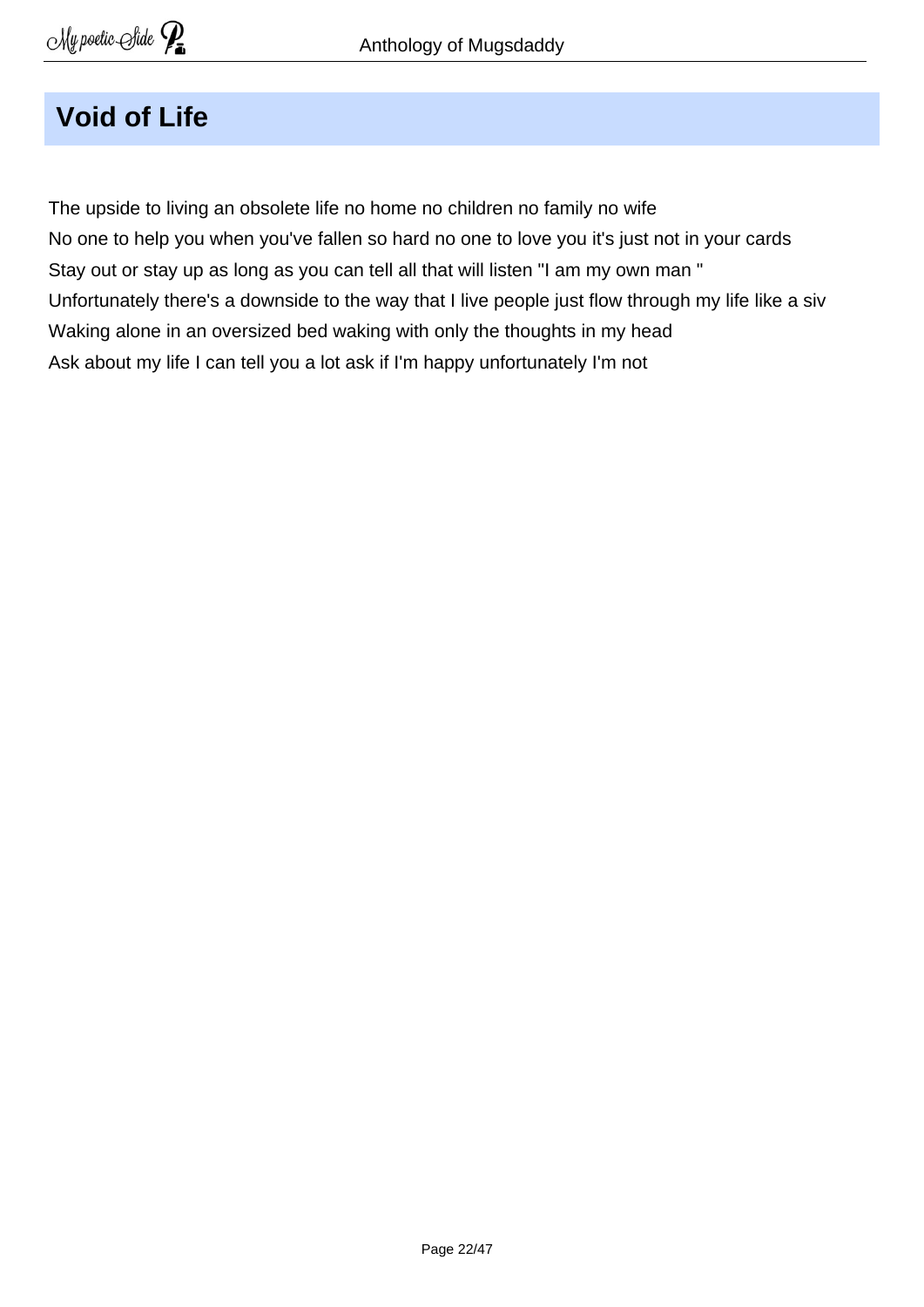#### **Last Act**

Darkness grows inside of me it's purpose still unknown, I thought my heart would hold it back but now I see it's grown

My friends are driven away from me by hateful unkind words, my cries for help and Nightmare screams forever go unheard

My brain is filled with Terror the things it wants to do, the sharpened blade my bloodied hands as I look down on you

A fever it takes over as my mind begins to swim, I feel like I could murder on much less than a whim

A bloodlust you could call it but I'd have to say you're wrong, it's an urge that's laid inside of me just now it's growing strong

The people who walked passed me each would fill my need, I hate their smiling faces I want them all to bleed

My heart's now filled with Darkness the final battles lost, the death of so many others that will be the cost

A mother and her child or an old man and his wife, the darkness it has beaten me it demands I take a life

My blades have all been sharpened it's now time to decide, be it Defiance or compassion I committed suicide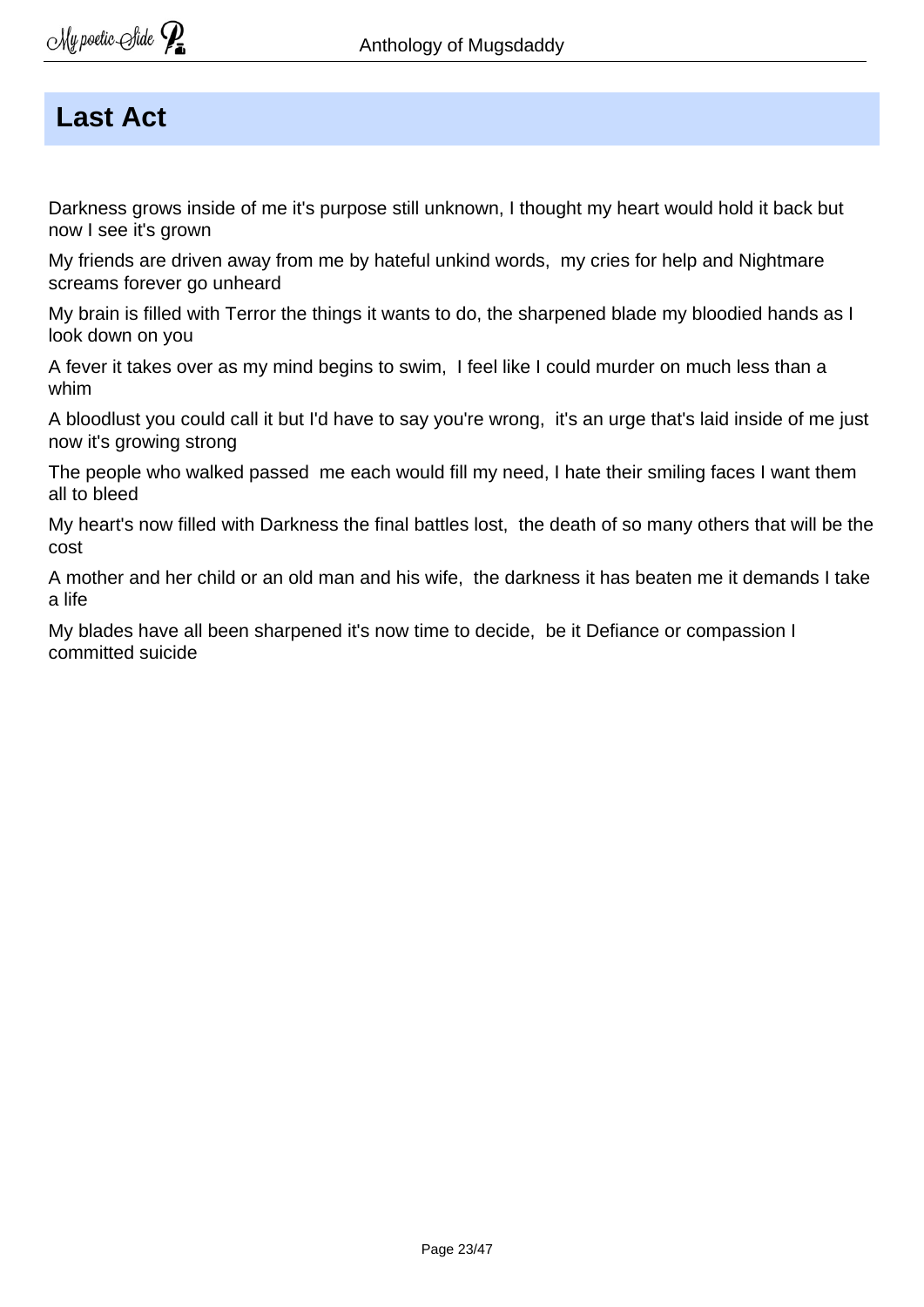# **The Murderous (Happy Halloween)**

Razors ripping flesh bone bludgeoned steel

Last breaths are taken by the Reaper's will

No first born son no Seventh Daughter

Under a murderous fist they shall all find slaughter

A murderer's sins are known only to him as his victims have most certainly have found silence When the killing begins he unconsciously grins as he's now just a creature of violence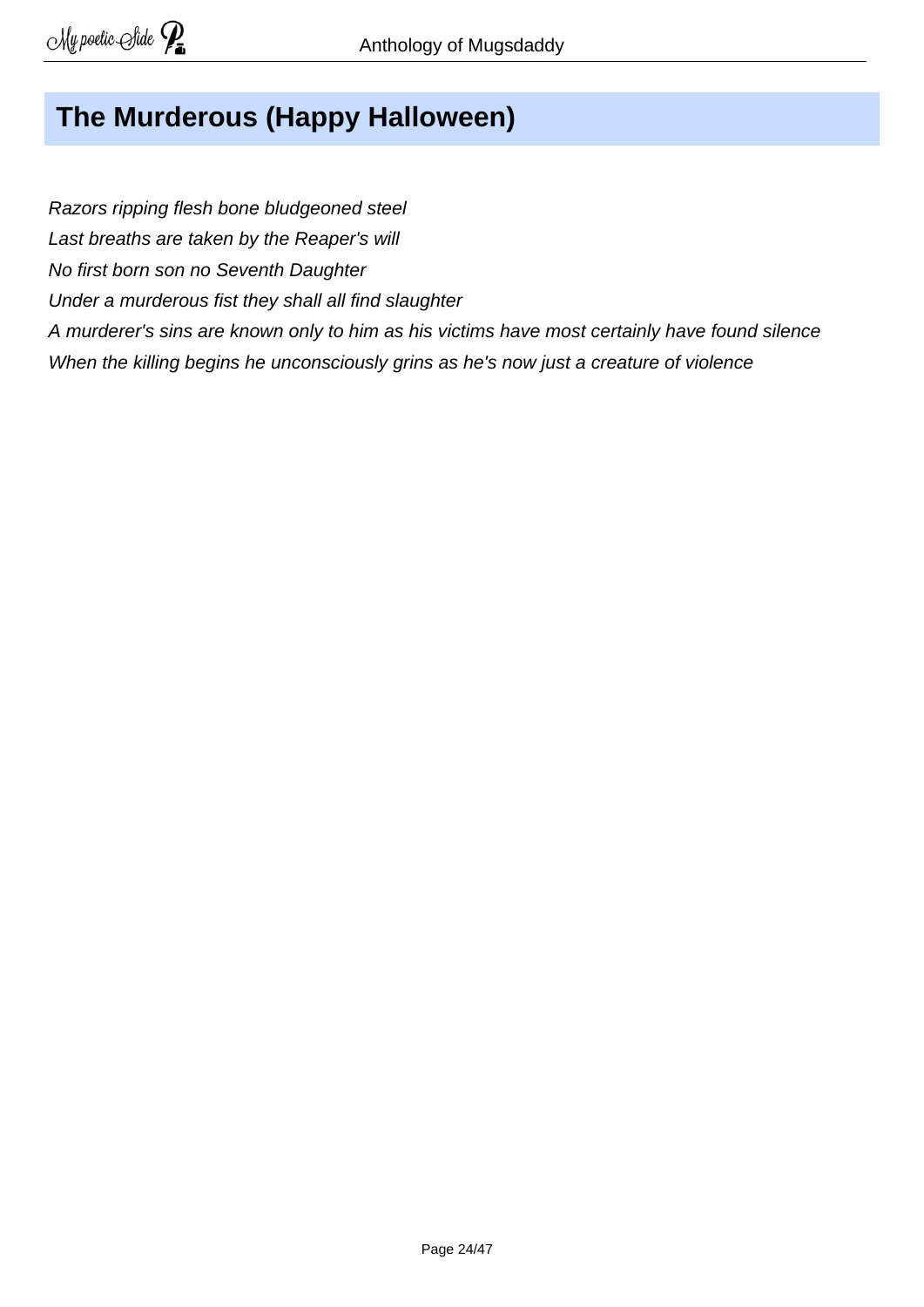## **Santi's Halloween Forest (Happy Halloween)**

**carrots are a bunnies favorite food that he takes down in his hole, unless he's a red-eyed Undead bunny feeding on a mole** 

**That's right an undead vampire bunny it really does exist, all the other fuzzy cottontails unable to resist** 

**The Chipmunks and the groundhogs run to save their little lives, from the bloodthirsty bunnies whose teeth they cut like knives** 

**The squirrels up in the trees cry out the end will be here soon, but it's not the Bunnies that they fear it's the brain-eating zombie raccoons** 

**Cats and dogs in their masters house is where they try to hide, but vampire bunnies and Zombie raccoons may still find a way inside** 

**Underground it is a bloodbath as Gophers fill the need, all the Forest screams in horror as even Badgers bleed** 

**The fields are just a nightmare before your opened eyes, zombie raccoons eat the brains of everything that scurries borrows or flies**

**Suddenly The Killing stops no more the bloodlust fever, bunnies and raccoons alike both run from Franken-Beaver**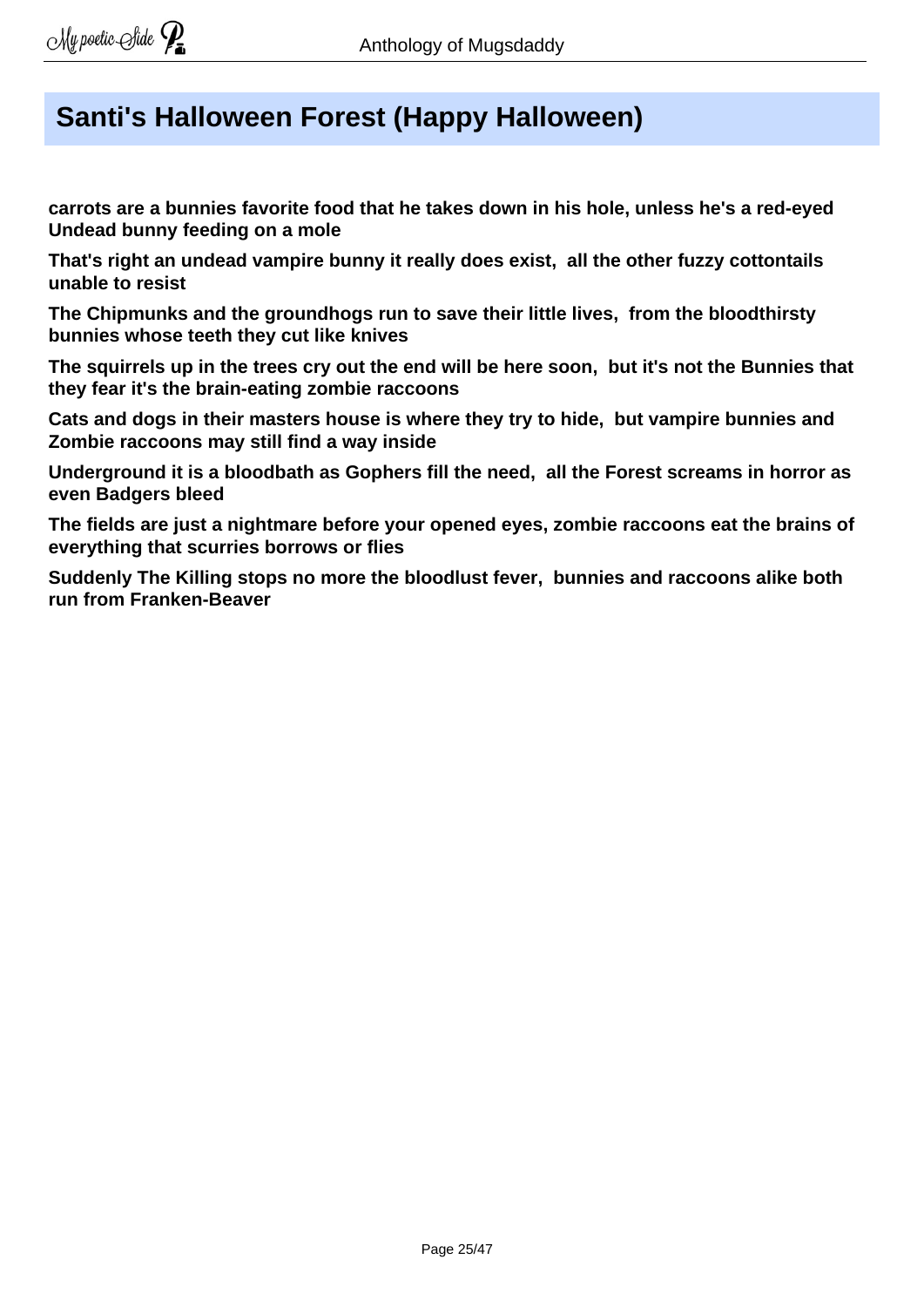## **The Tale of Franken-Beaver (Happy Halloween)**

**some time ago in a Transylvania town a scientists ran amok, he played God and made a man, little known fact, he owned a duck** 

**Villagers came and burned him out and took the silver spoon from his mouth, out in the cold the mad scientist duck set his sights on way down south**

**In Louisiana bayou the duck Splashed down with no longer a need to roam, the waters were warm and full of fish this place he'd now call home** 

**He built a nest like none had seen two stories with a view, his life was nearly perfect until the Beavers came to chew**

**They dropped their trees to the left of him even more fell to his right, they dropped and chewed and built their dams all morning noon and night** 

**The duck he was quite civilized a gentleman it was so clear, he'd sit down with those beavers and put reason in their ear** 

**Now the Beavers were quite busy they have no time for some lame duck, they had dams to build and Fields to flood their tails they would not tuck**

**Listen up said a beaver we have a busy day, we are sorry we've inconvenienced you but the fact is you're in our way** 

**So waddle back from winced you came or you'll discover the Ugly Truth, a beaver's tail can do just as much damage as any beavers tooth** 

**The duck he waddled back toward his home thinking of the Beavers he could not sway, but the fact they had threatened him for that they'd rue the day** 

**To the north was a beaver graveyard for those killed by Falling trees and such, with the knowledge of his old Master perhaps that would do the touch** 

**So the Duck trudged North to find his fallen Beaver, then he'd call the lightning and then he'd pull the lever**

**What he found were bits and pieces scattered all around, those beavers didn't even bury their dead they just left them on the ground** 

**A good piece here a good piece there until he had enough, and then he'd see if his science was really up to Snuff** 

**For days and nights his creature laid waiting to be born, finally then one fateful night there came a lightning storm**

**The lightning struck and the switch was pulled its life begin with thunder, the Duck cried out "It's Alive ! Now tear their dams asunder "!**

**Franken-Beaver walked out into the night with chaos in his hands, out into the bayou he destroyed the Beavers dams** 

**The bayou is now quiet and calm but be weary true believer, cause somewhere in that darkened bog lays the deadly Franken-Beaver**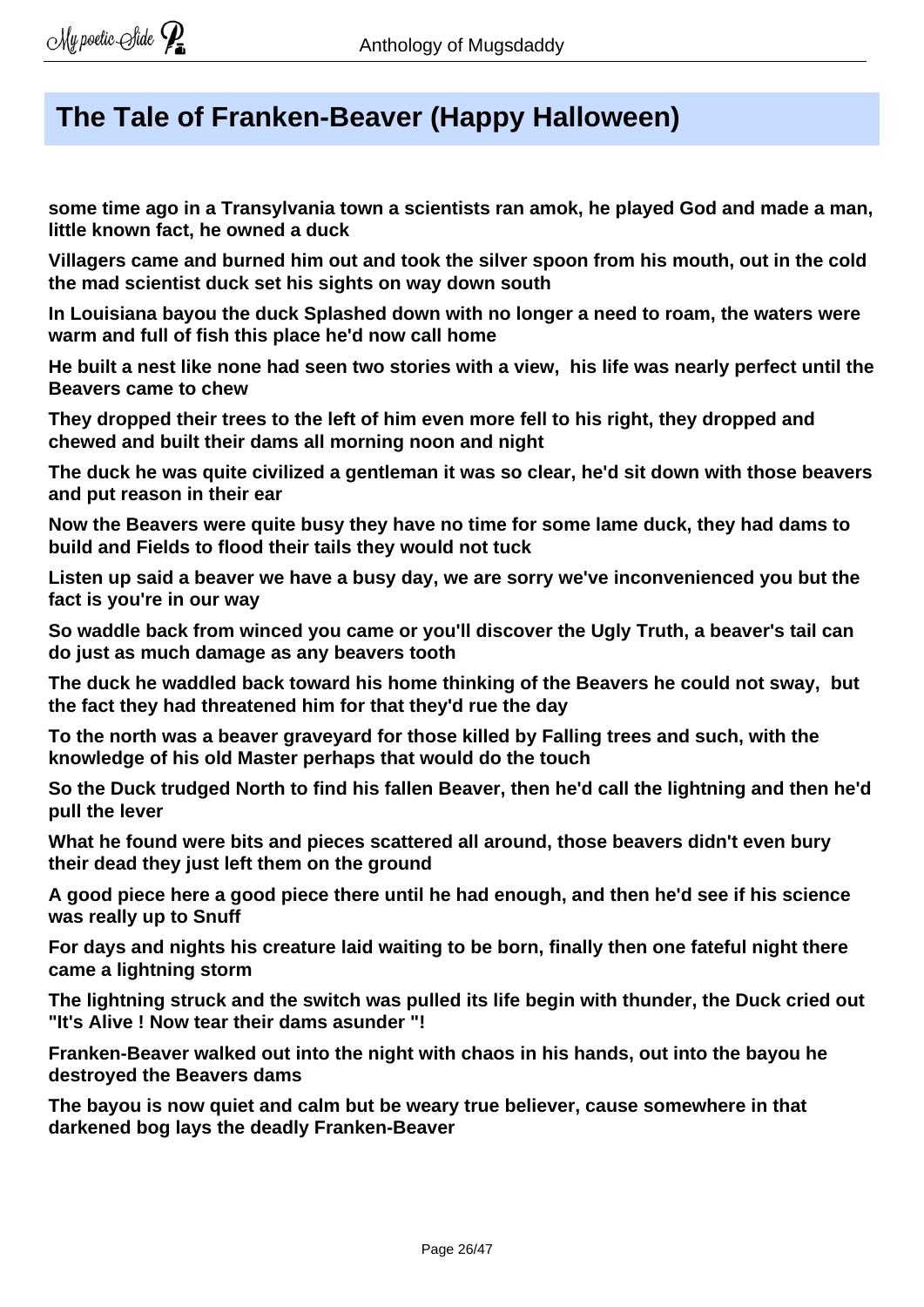#### **so many ask why**

**the reaper came to call today he stayed so long with little to say 500 Souls his name they did call his belly full he didn't take them all A lunatic monster showing his might over and over shots ring out in the night Victims and Heroes all stood as one wouldn't leave each other side till the terror was done Blood filled the streets as the sun rose in the sky the monster lay dead and we can only ask why**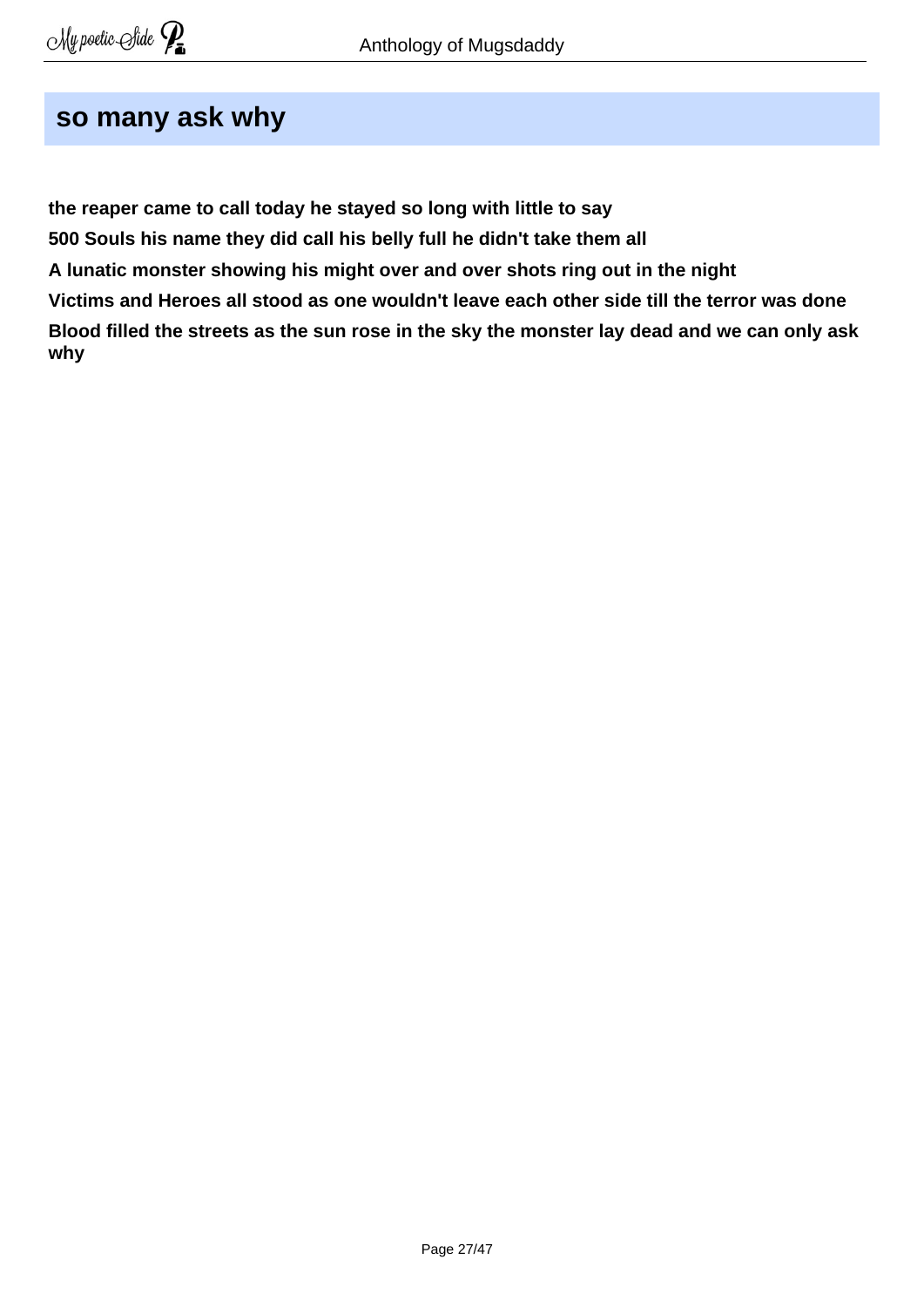## **Just an Organ?**

Is the heart the center or is it the edge it can be used to pull us together or drive a wedge

Could the soul reside inside the heart we kill for it we die for it it tears us apart

You give yours to a lover and they don't give it back for the rest of your life you ask what did I lack

You wear it on your sleeve just to have it Torn Free for years I haven't loved you but "It's not you it's me"

When it's broken you feel you can never be fixed do you cut the wrist do you take the pills life and death become mixed

When you're not looking Love Will Find you but will you find it back run every day to look and feel better \*WHAM\*!!! A heart attack

No the heart is a metaphor for all things deemed good the place where we truly know if we shouldn't or should

So love it and cherish it but give it freely when you can but above all love yourself and try to love your fellow man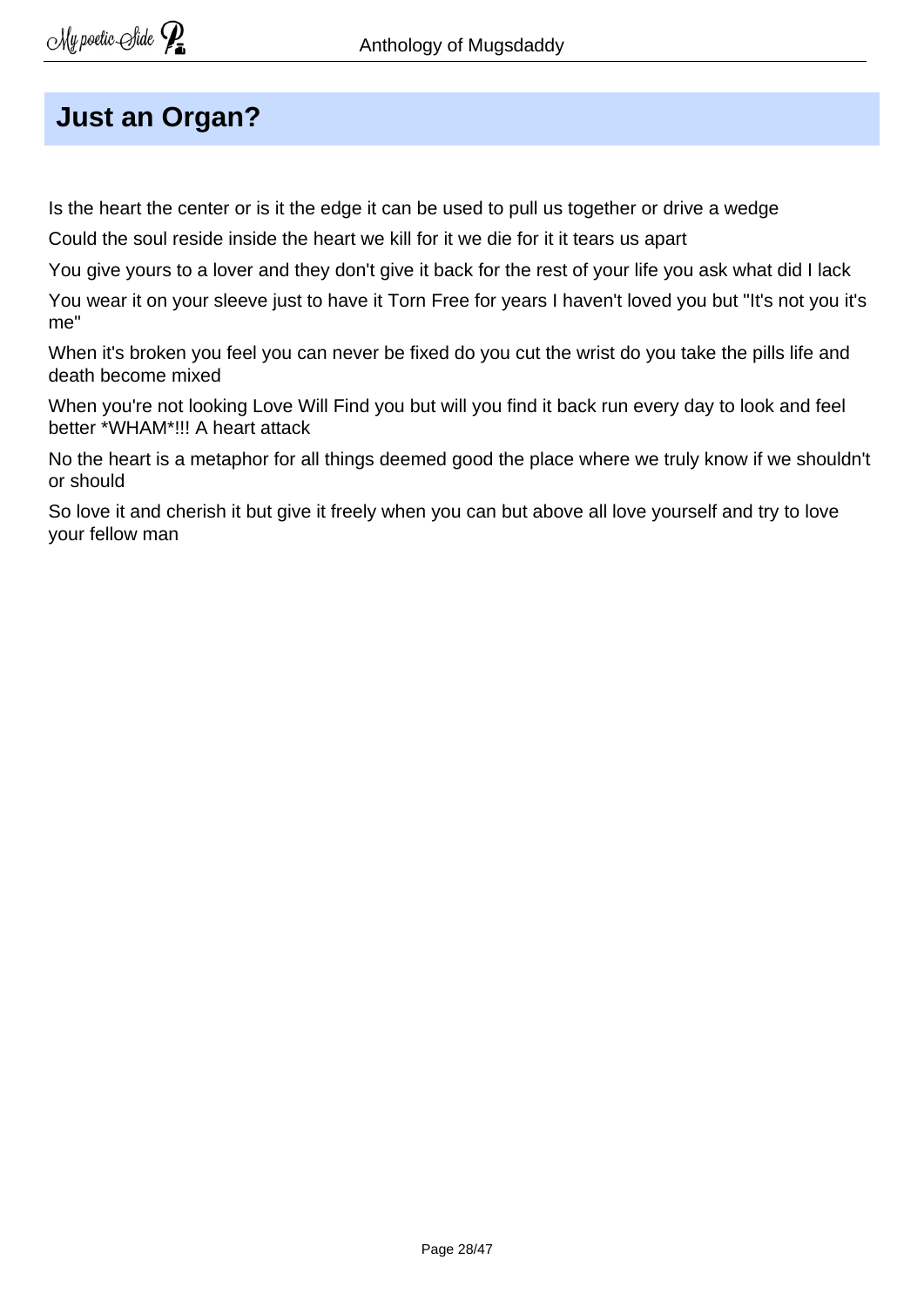## **Alone**

**an empty house void of child or sound an empty street with people all around**

**Standing alone in the middle of a crowd no one can hear me screaming so loud** 

**Eyes all upon me I can feel their stares look for some sympathy yet no one is there** 

**Feel like I'm fighting the current of people on the street find I'm walking alone just shuffling my feet** 

**Where have you all gone I Scream ever so clear then I realize I'm alone no one has ever truly been here**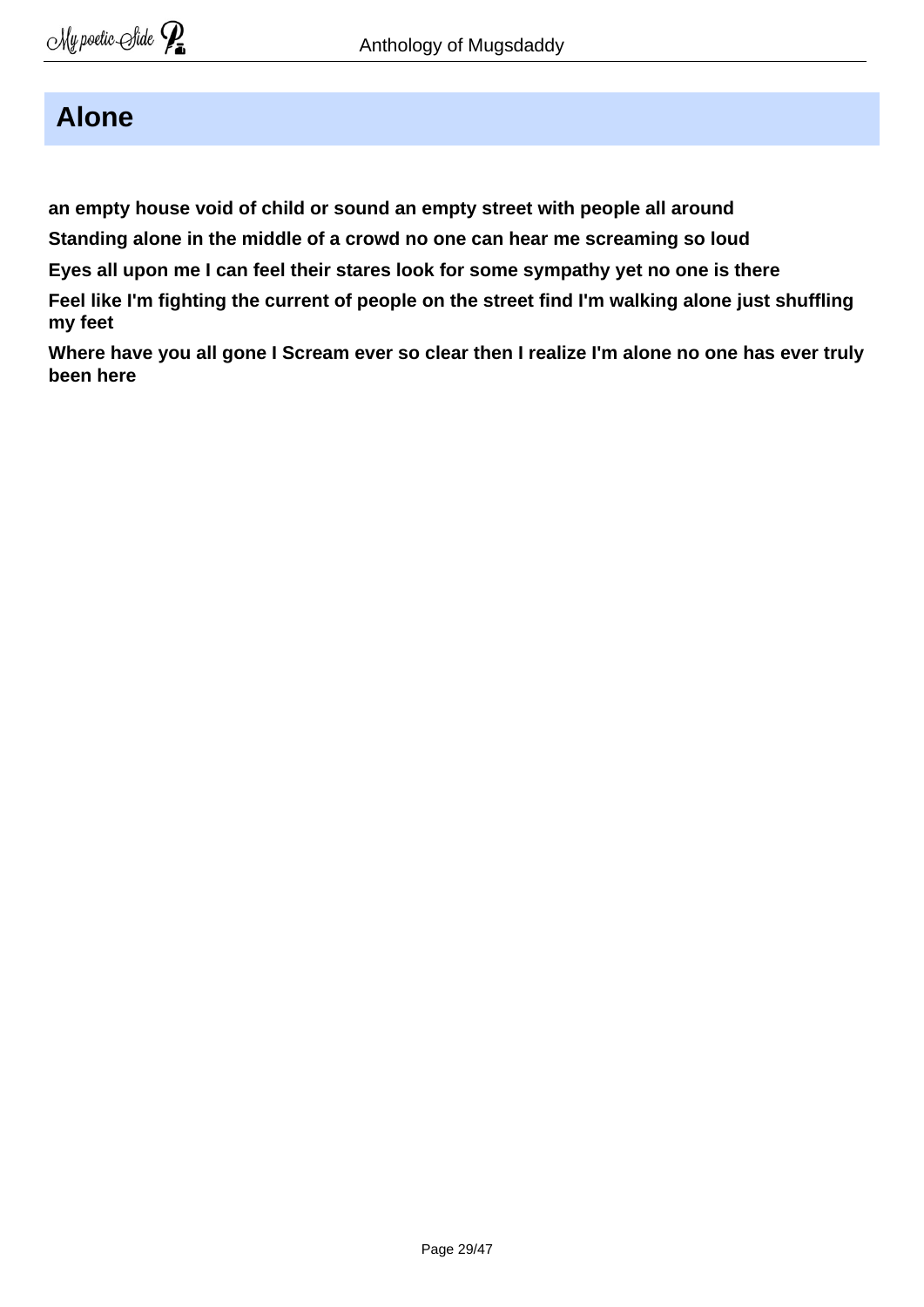## **The Edge of Suicide**

Is it happiness or sorrow this I cannot say but it strives to control me every single day

Sometimes it finds me crying with a laugh hidden just behind my world is always spinning left and right where is my mind

I strike out at you and anger and cry because you leave I'm never in control this web my mind it seems to weave

The pills they seem to slow it but never to a halt the doctors say I'm broken it's really not my fault No family or friends and now you are gone the blade it looks so shiny I wish not to see the dawn .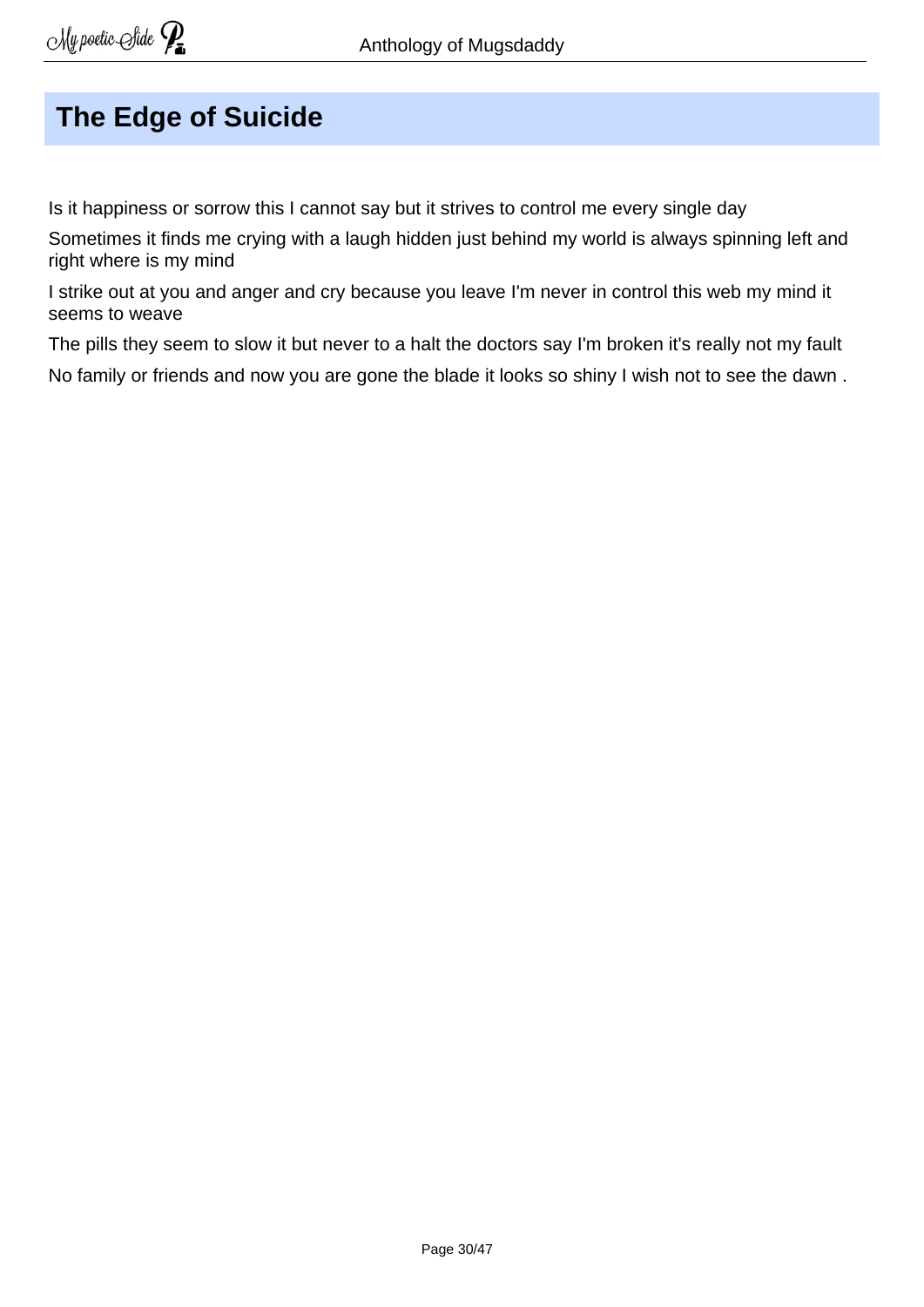### **She Saved Me**

**Darkness Falls across my eyes shrouding the pain concealing the lies** 

**It pulls me down where unconsciousness reigns it saps my life as my energy drains** 

**I welcome death as it slowly seeps in when this life is over something new will begin** 

**Just as I find myself opening death's door something pulls me to Consciousness and wakes me once more** 

**A vision an angel a goddess she must be she pulls me out of the darkness and breathes life into me** 

**Her hand holding mine I thank God for my life could she be the one finally a wife** 

**She senses I'm cold and pulls a coat from her pack it's white with bright buckles but wait are the sleeves in the back** 

**She puts me in a room with white padded walls she closes the padded door and disappears down the hall**

**So I sit here just drooling wearing a mischievous grin day after day waiting for death once again**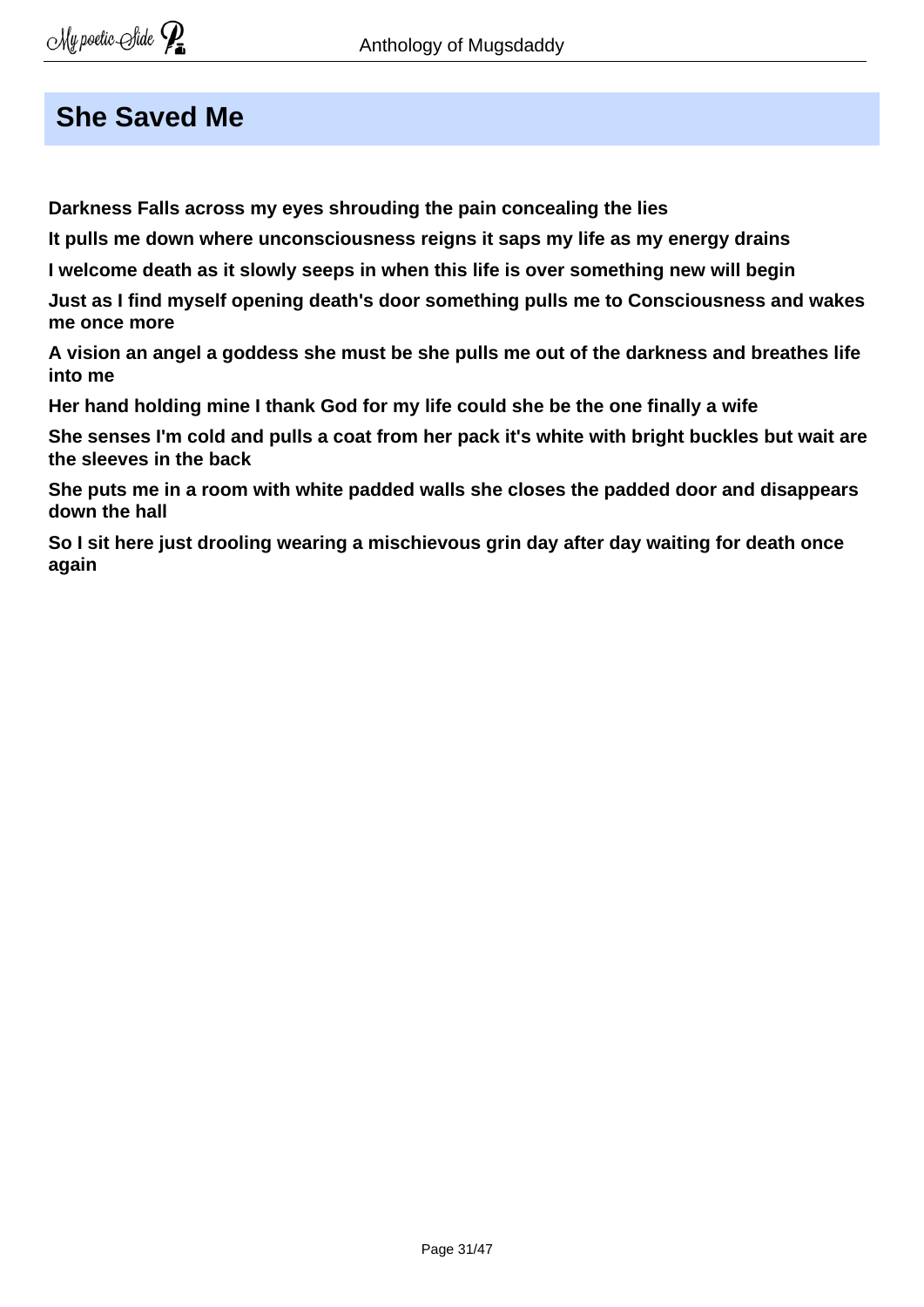## **I Wish I Could**

**I wish I could see your eyes the way I know they shine I wish I could taste your lips the way that they fit mine**

**I wish I could smell your fragrance when you stand right by my side I wish I could feel you on my cheek from in between your thighs** 

**I wish I could feel you straining when you push and then you pull I wish I could feel you in my arms as your puppet as your fool**

**I wish I could make you understand that our love is far beyond time I wish I could hear the words I am yours and you are mine**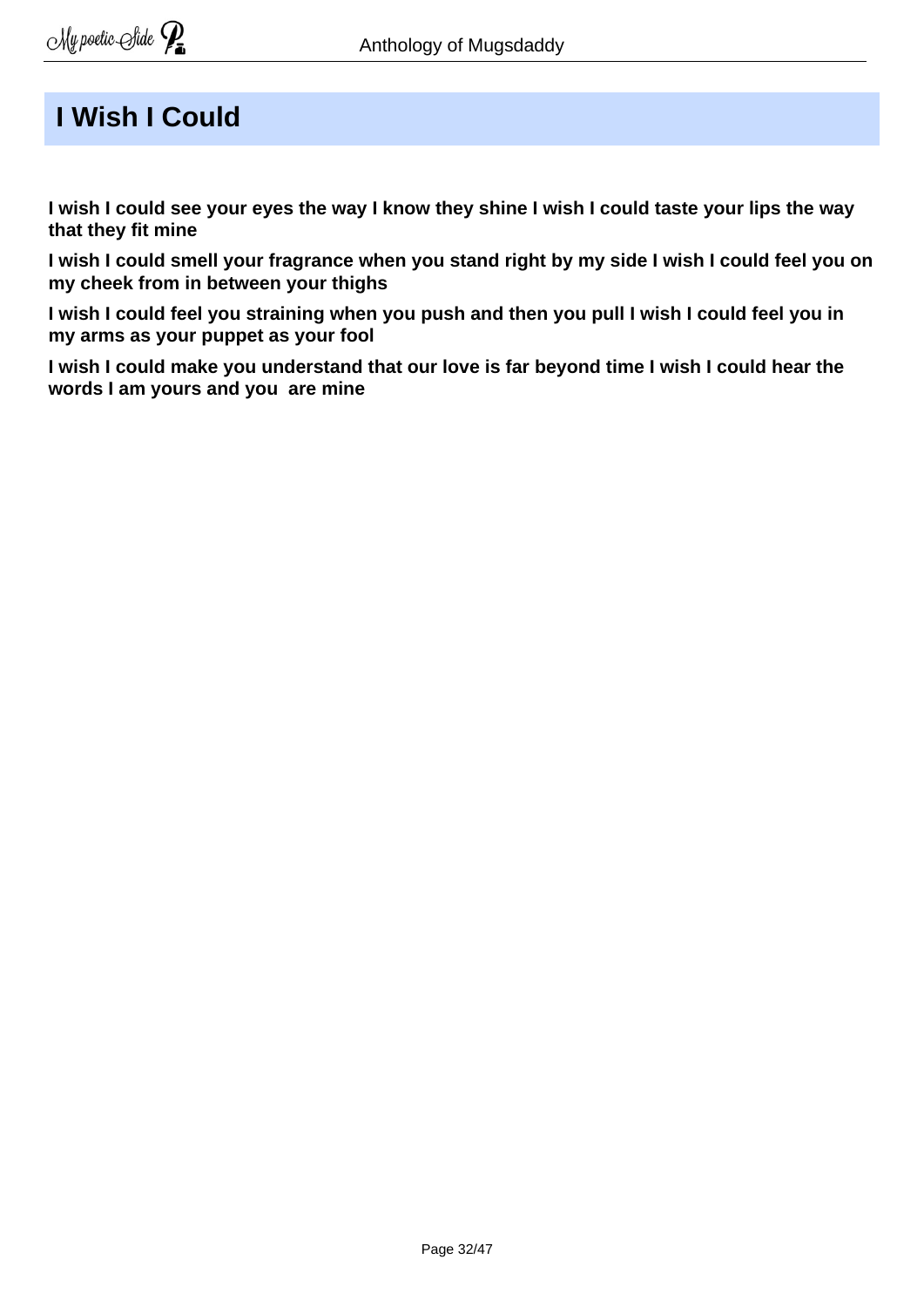## **LUST**

Like a predatory Beast it comes for me making me someone I would never be

Crimson honey drips from my tongue it's claws digging in now I've nowhere to run

Now the fever overtakes me as she falls prey to my lies unwittingly she invites me to move between her thighs

Passion overtakes us we begin to convulse as one she gives in to her exhaustion and now we are done

Like a thief with his treasure I then slip away what demon inside me has made me this way

I eye my reflection and exclaime '' I won't do this again"! "I'll be a better man, I refuse to give in"!

Then she walks by and the Beast turns and grins I am then lost to his power as the next hunt begins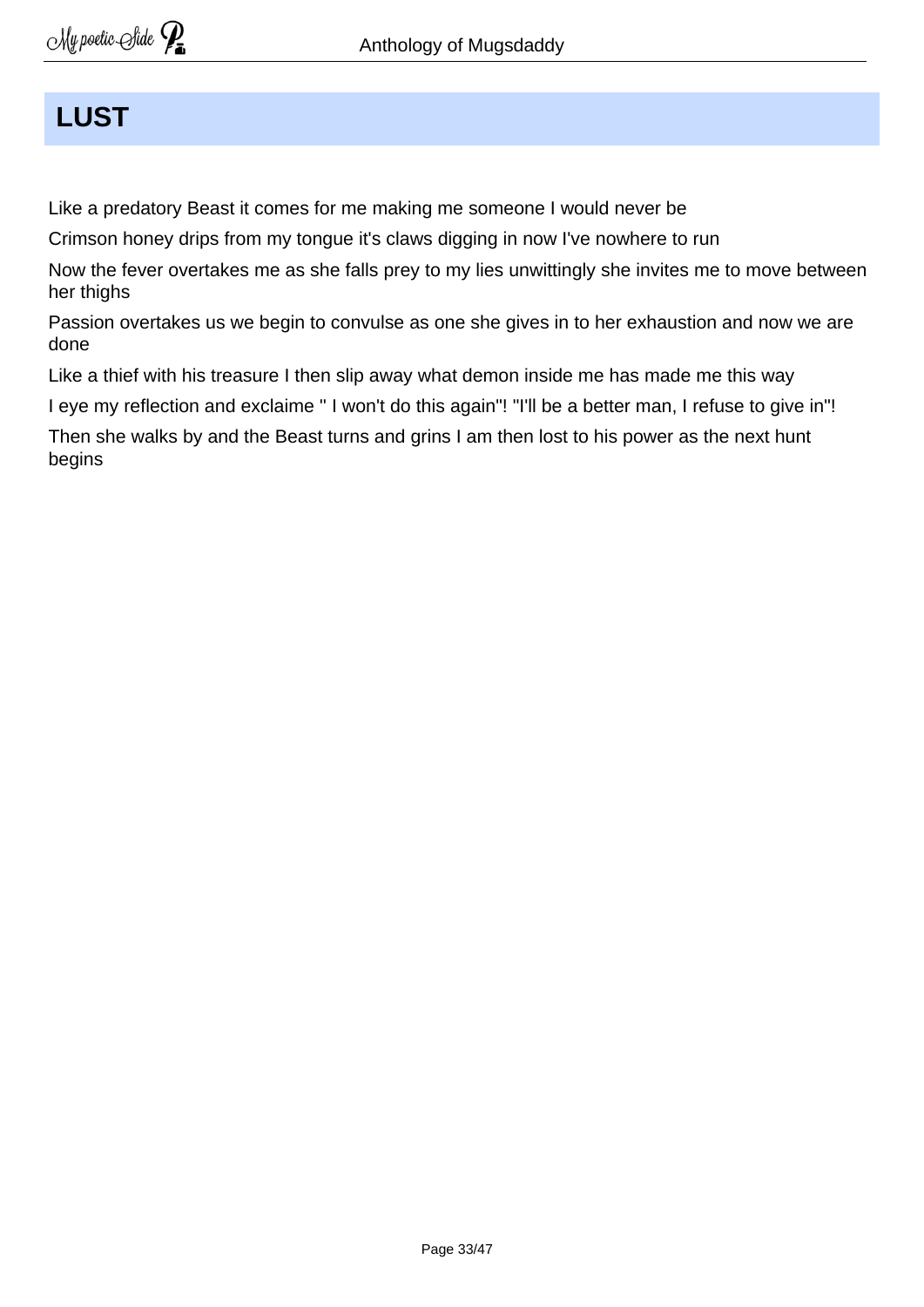## **Midnight Beckons**

She lays in the darkness waiting for me her heart beats fast her fear I see She tries to move my weight restrains her passion rises from her loins it reigns I drink her in my deep desire ravenous am I like some Dark vampire She moans with pleasure I push inside she pulls me tight she opens wide We sweat together our heat intense we writhe as one it all makes sense She is so pure and I unclean love like this has never been seen She holds me tight but I pull away the darkness beckons it is nearly day Until tomorrow my Goddess so sleek I'll be back at midnight. Your Faithful Freak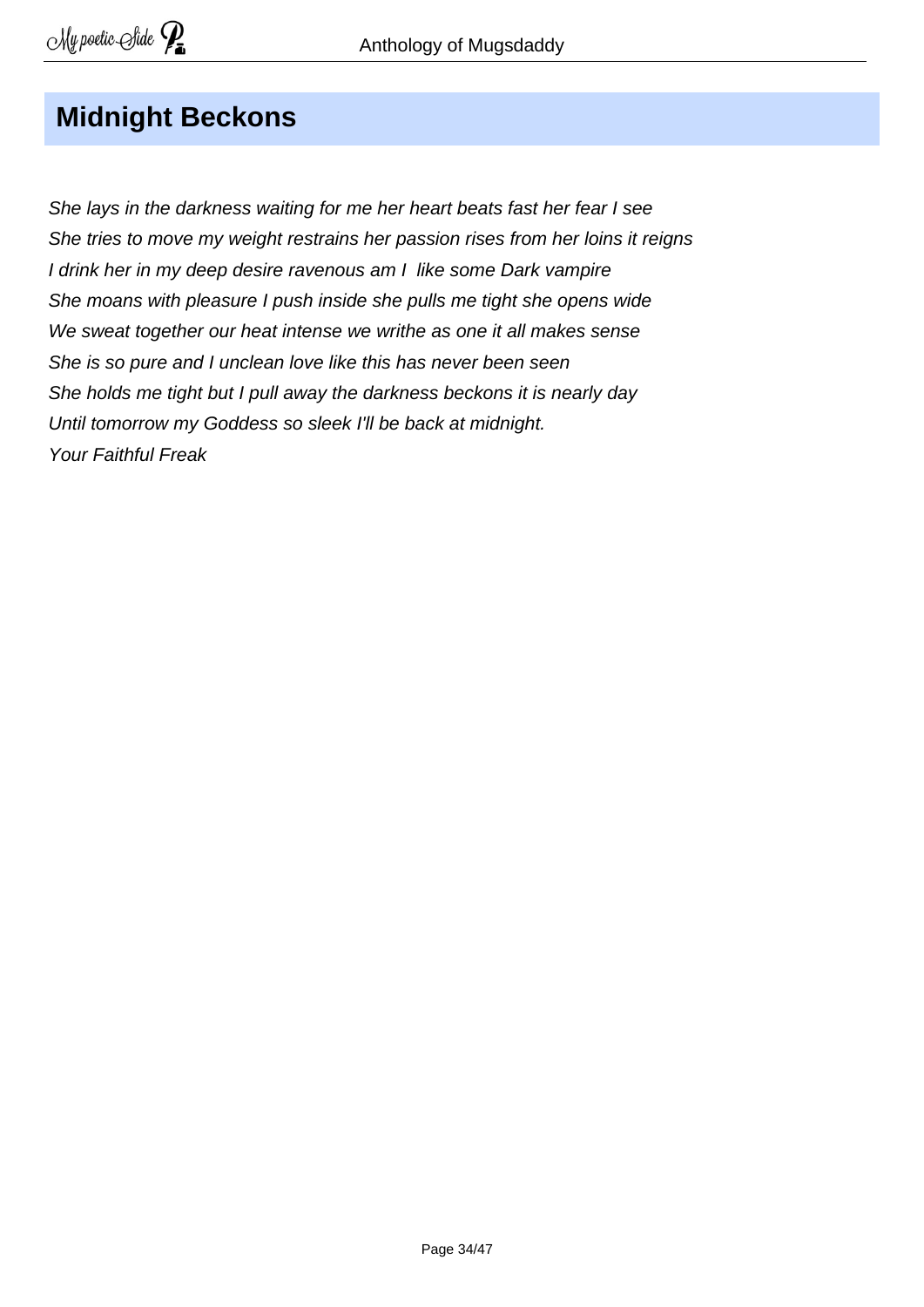# **Accepting Darkness**

Hide your inner demons as they isolate you from this world, tell all the people you hate them as your self-righteous Flags unfurl

Look to strangers for salvation to save your mortal soul,cry out they control and they torment me if lying is your goal

Those demons they are a part of us and your sins belong to you, to exorcise your demons is to tear yourself into

We are none all cloaked in darkness and none all bathed in light, good and evil live inside all of us side by side like day and night

I feel them lashing out at me you shout knowing it's untrue, you tear at your insides ashamed that you know that they're a part of you

So blame your own shortcomings when your hands are full of blood, you relished that storm of emotion you cherished that Feral flood

You lie with both pen and paper as your sins you do confess, when you say it wasn't like me when you say it was the stress

Stop trying to castrate yourself to be a better man, find the demon that's inside of you and take it by the hand

Accept that little bit of Darkness as it accents all the light, uncage those things way down inside you that long to rule the night

There will be no Beast of Burden if you accept both halves make whole, God put all of this inside you so Embrace and love your soul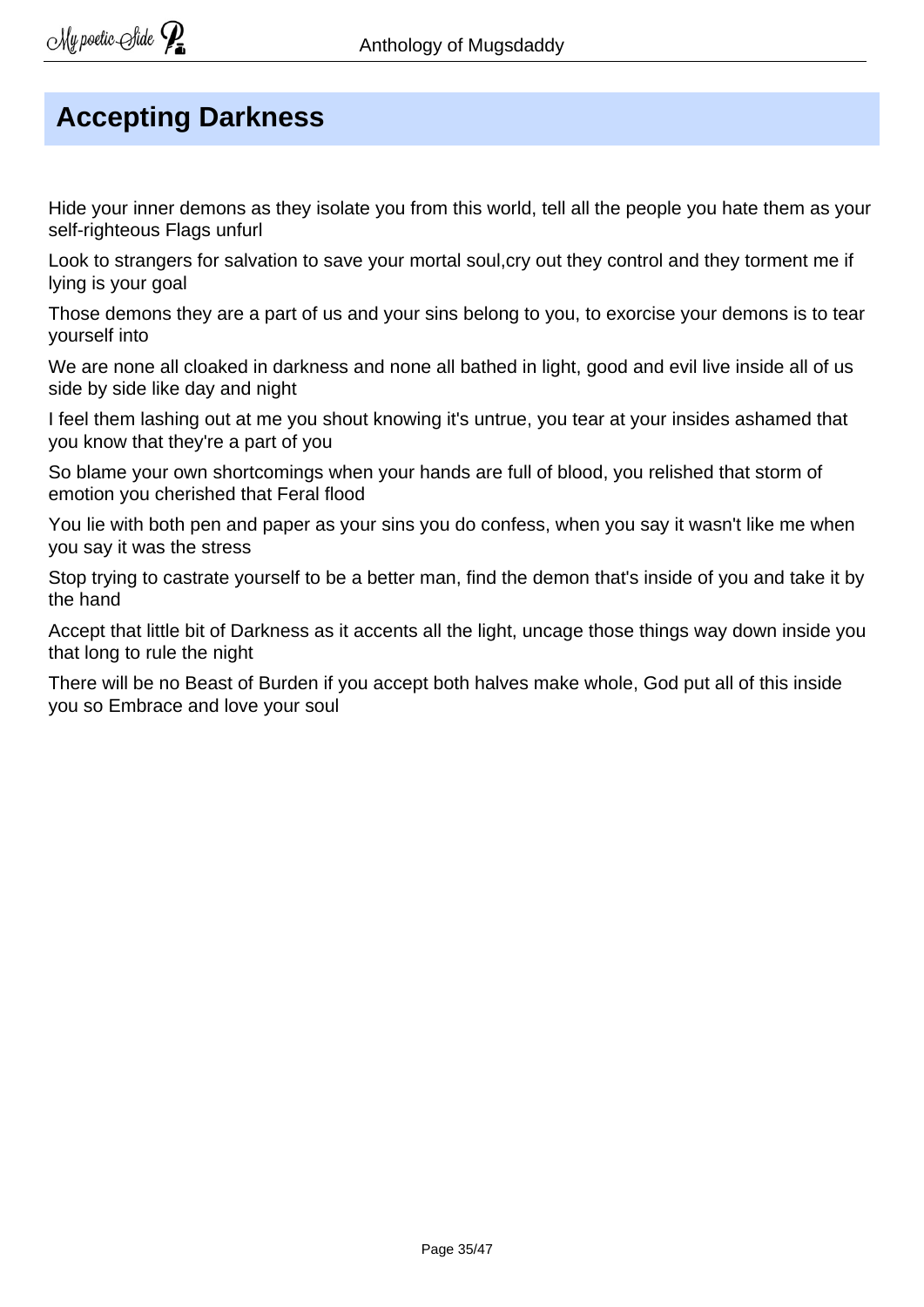## **Taming of the Beast**

Behind my eyes lies a creature of hate exposure of your weakness is for what it does wait My blood will boil as my mind does swim as it feeds me it's lies of you laying with him The burning from inside fills me with rage the Beast is Unleashed as it tears through its cage I feel you I smell you I sense Where You Are you can run but I'll find you no matter how far If you won't lay with me then you shan't lay with him my patience for your lifestyle has worn very thin

I track you to a place where you should never be full of society's dregs a den of iniquity I slide through the crowd of indecent flesh my hatred their lust it all seems to mesh

Your scent now is strong I feel you are near I know you must see me I'm smelling your fear

I burst through the doors but to my dismay restrained on a table for sex your displayed

Your eyes fix upon me but to my surprise no fear for the Beast but relief in your eyes

My soul black as night its purpose is true I wish you no harm but seek Vengeance for you

I wade through with death as my Talons cut deep it's purely a Slaughter I'm the wolf and they're sheep

Blood drips from the ceiling and Flows Down the Wall I scoop you up in my arms and walk down the hall

Back into the night which cloaks our Escape as I look at you more in my chest it takes shape

A love for this creature so frail in my arms not even death could persuade me to ever let her be harmed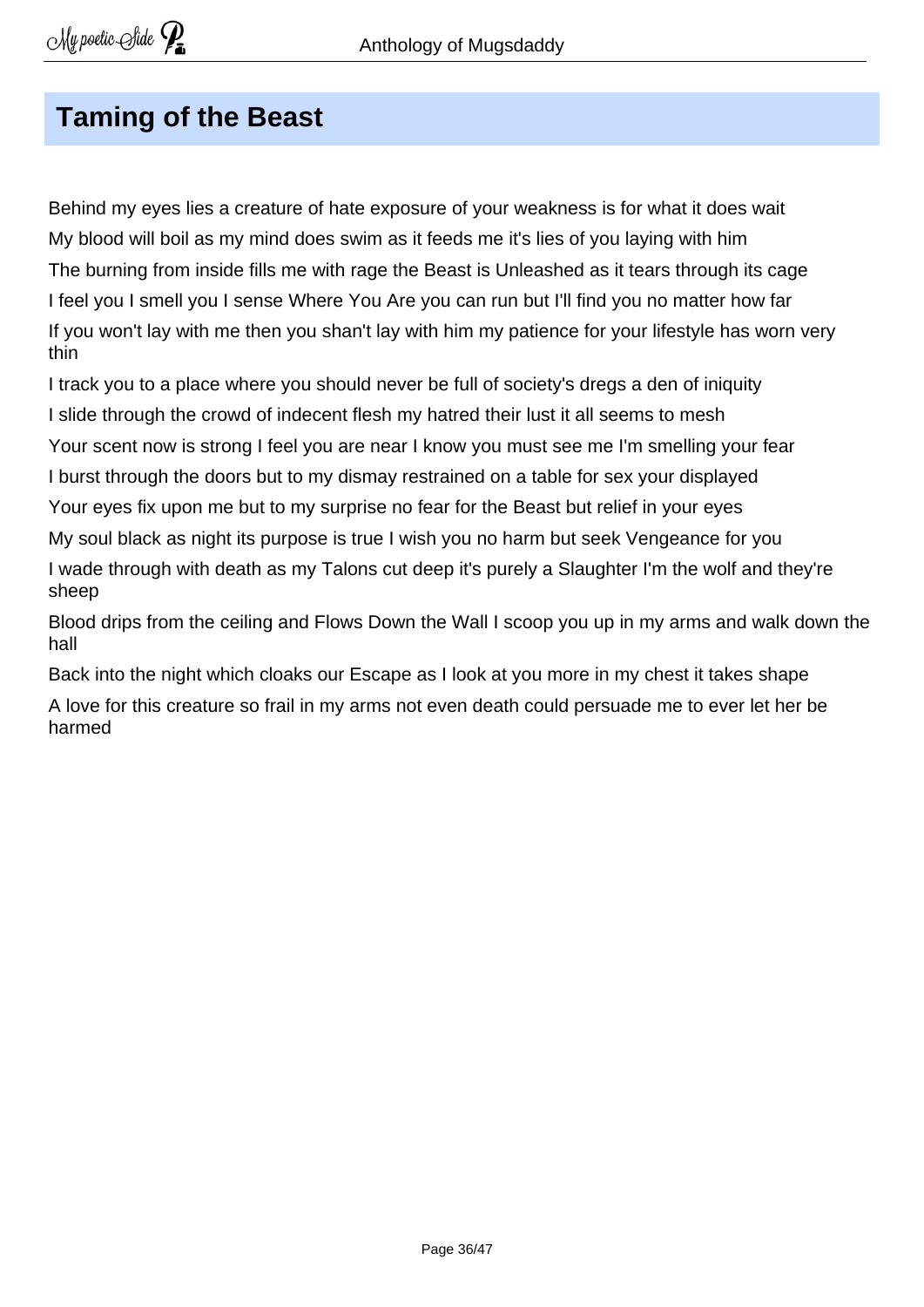#### **The Wisp**

**I float just above her Alabaster skin her dreams are my focus. I must find a way in Her breath is erratic her eyes move so fast does she dream of the future or dream of the past** 

**Her lips barely part but through them I enter my body of smoke I now have her Center**

Her dream world tormented by demon filled nights her heart and her soul to where I've set my sights

She thinks herself evil for the thoughts she has had all her demons self-made it's really quite sad

I manifest myself as a Shiny Bright Knight slaying her demons setting all wrongs to right

She's never known love so I soon change the scene a match made in heaven her soul now feels clean

No more demons to taunt her, her soul fills with love no more Dark Skies to haunt her just blue skies above

I now slip from her body as I steal her last breath at least she found peace before they laid her to rest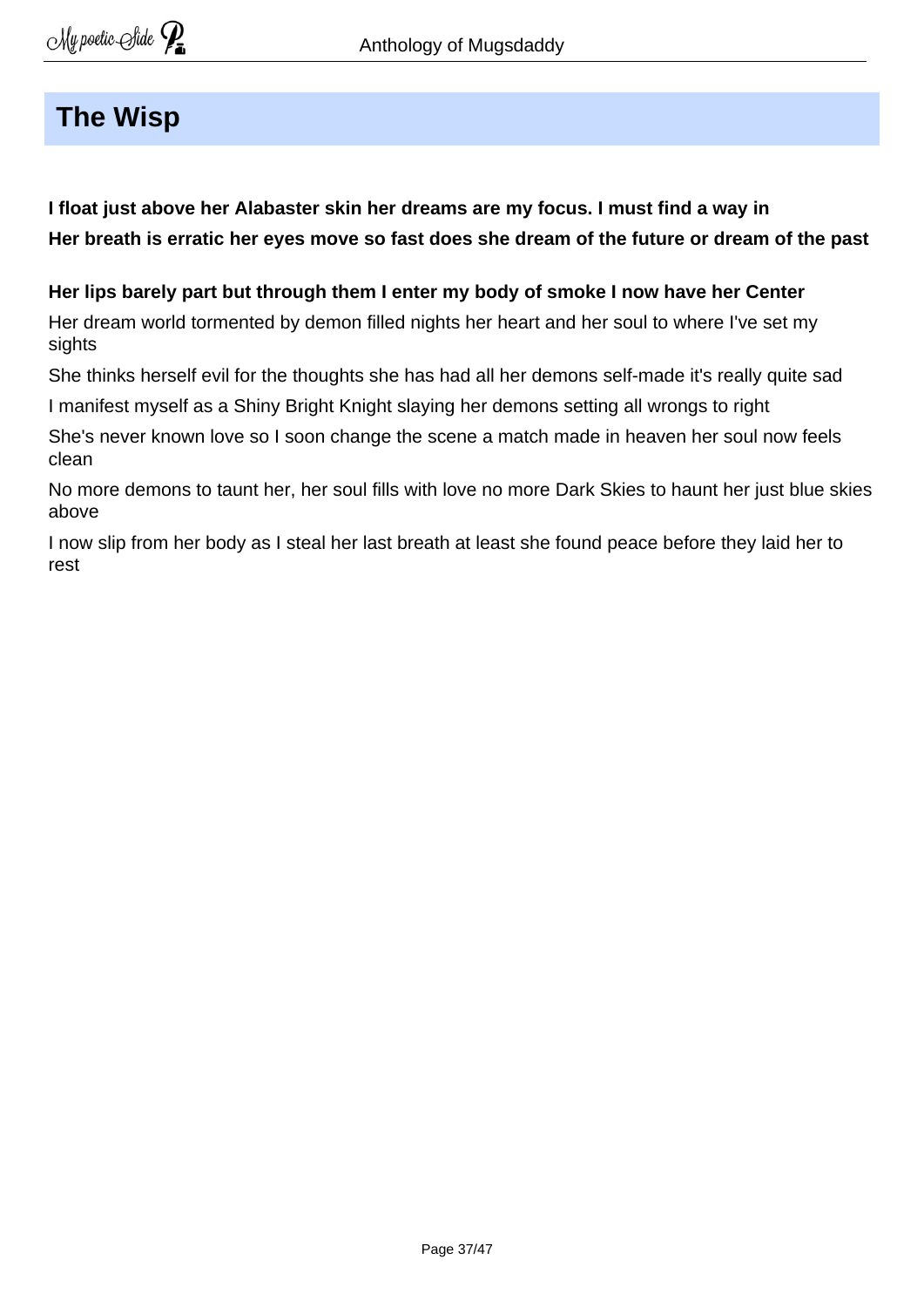## **My Goddess**

She comes at me like a thunderstorm tearing through my dreams, invading every inch of me till I'm bursting at the seams

She moves her body all around me like a snake terrorizing its prey, her mouth working my member till it's wet in the spot that I lay

Instinctively my hands reach to hold her but she easily evades my grip, she slithers in behind me and assists me as I strip

Her hands are all around me like I'm flailing in a lake, the lust it overwhelms me and I never want to wake

Again I reach to find her, her breast held firmly in my hands, in a massive wave of passion we find we've washed up on the sands

She moves herself beneath me but I'm not ready to commit, as my tongue explores her body I become addicted to the taste of it

I find her female wetness my mind loses all track of time, as the waves keep washing over her I now know that she is mine

I push myself in side her the pleasure is more than she can take, her arms go limp her legs go numb and Her body begins to shake

Finally she's won me over as we reach our lustful Bliss, The Darkness Falls and the dream is over as I try to take my lover's kiss

She only comes to me in the nighttime but I know just how I feel, I curse the day till the edge of night because I know our love is real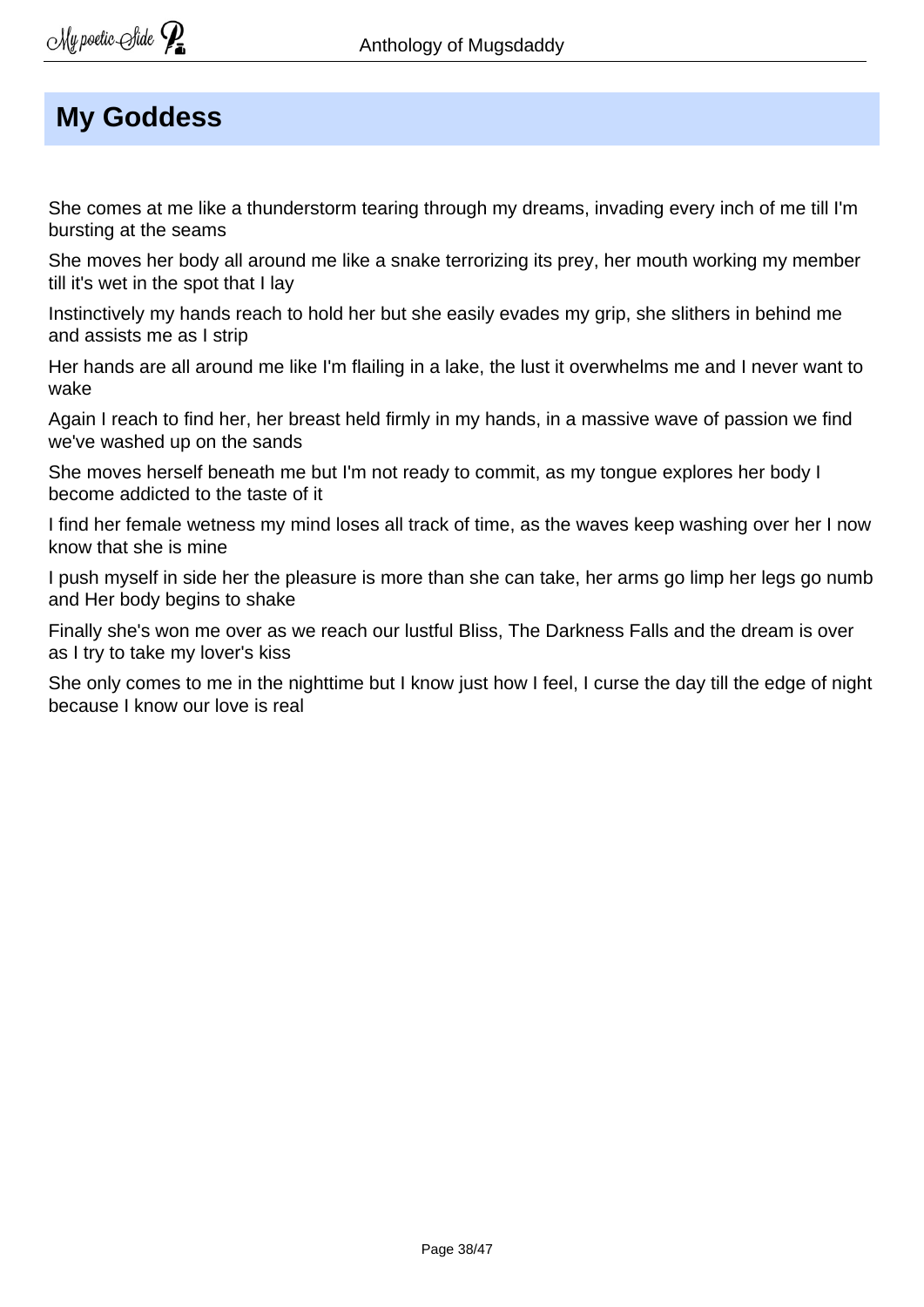## **The Crossing**

I came to a Crossroads and decided to stay 3 days on my knees and my hands did I pray

Along came a man cloaked in darkness and in light he was one of the Fallen this was his plight

I'm here for your soul so let's strike a deal tell me your desires tell me what you feel

No thanks I've been here long enough I'm leaving here today you can't turn your back on me that's not how the game is played

No thank you no need to make a deal I spent my time a praying just to prove that you were real

You pulled me from the fire now your soul is surely mine I'm not to be taken lightly you cannot just waste my time

Our times have not been wasted in fact I've lightened your load you can no longer see the crossing now that you walked along this road

So let me say this plainly this is not some silly deal God sent me here to find you now do you have the will

He fell to his knees and he yelled to the sky just tell me where to start then I ended his life so quickly as I pushed my blade right through his heart

I don't know if I saved his soul or condemned my own to Hell but I'm walking back towards the crossroads and only time will tell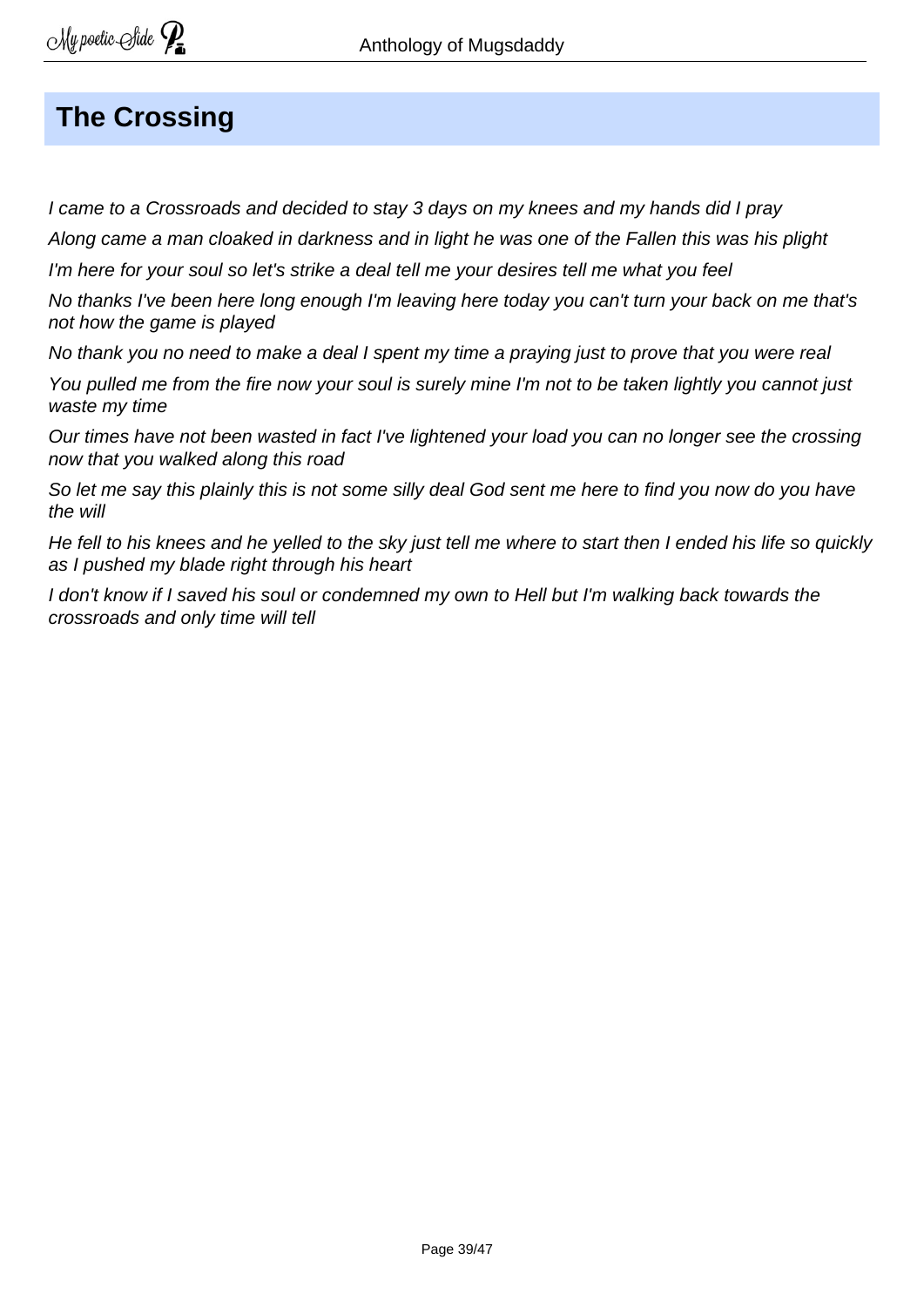## **The Crossing Over**

Standing back at the crossroads before I begin to pray a figure stands before me and the sky turns from blue to arev

The sun quickly shoots behind the clouds Darkness now ensews a thunderous voice behind a jagged Grin Am I the next soul for you to use

Use your soul you misunderstand I intend to save all mankind against your trickery your mission to enslave

A vicious laugh Escaped him as he fixed his Gaze on me you've come to believe your own lies it's the truth you fail to see

Your soul was uncorrupt and pure it sickened me to my Center a well-placed lie and a helpful nudge my world you chose to enter

You've fallen headlong into my trap in this god-forsaken space you've taking the life of a Crossroads demon and now you'll take his place

Chained here now I see my error I broke the law of God and man I took a life without a reason a murderer is what I am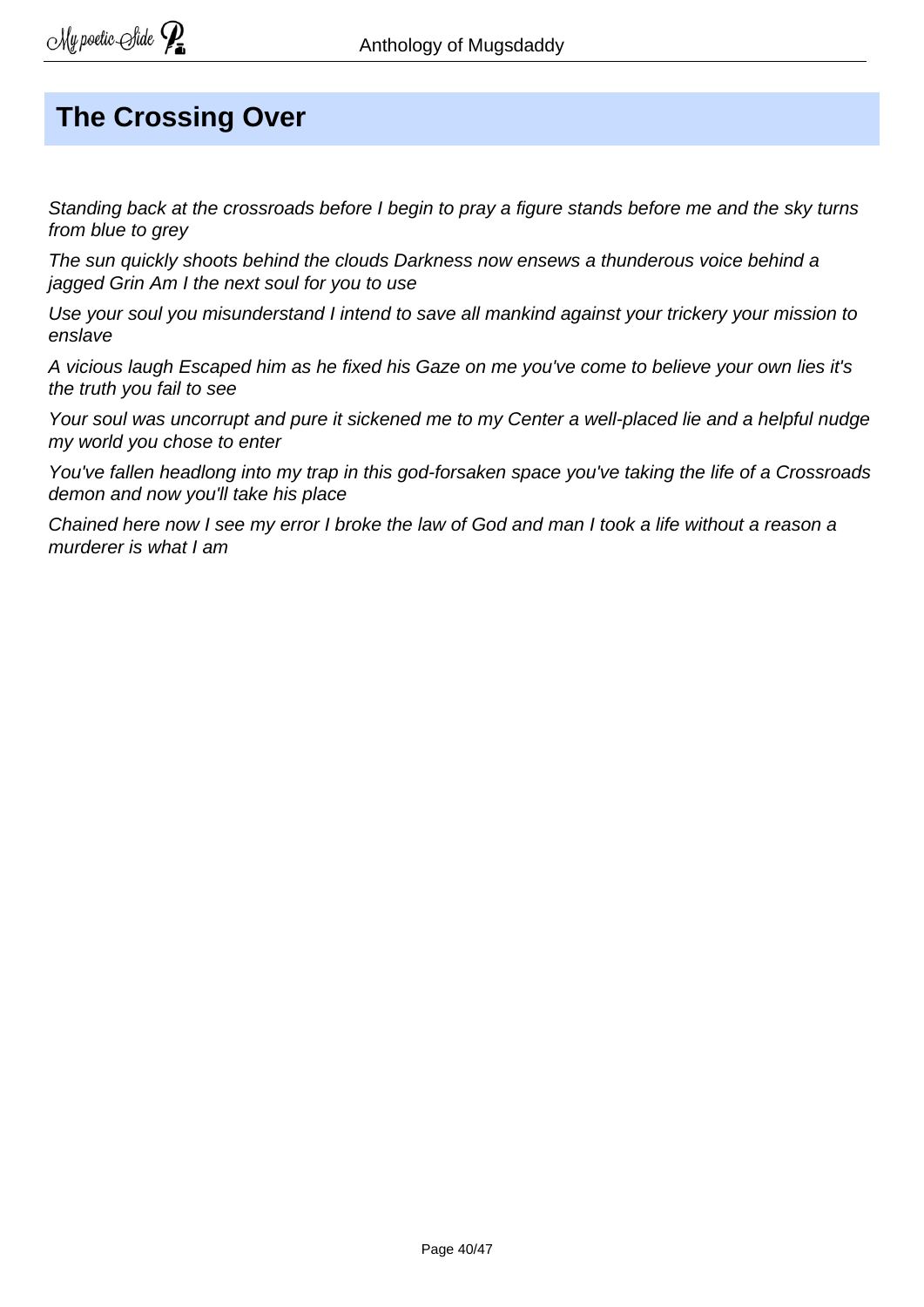## **The Crossing Over The Threshold**

what seemed to be a thousand years but is less than 100 days the Dark Lord he revisits me torturing me in so many ways

No penance shall relieve you no salvation shall you find I'll spell it out so simple for ever your soul is mine

Day after day they come to me each to make a deal in and out of their reality I never know what's real

Men women and children each seeking fortune and fame never thinking of the consequence an eternity of pain

I tried to save each one of them but my masters will is strong my voice my words his playthings they always come out wrong

A quota is assigned to me six hundred sixty six then I can cross to my personal Hell on the river they call Styx

On six hundred sixty five the master appeared behind his grin I think that I shall turn back time so you can suffer them all again

Dear God please don't forsake me I'm sorry that I strayed I thought I'd do your good works but my mind it was betrayed

His deafening laugh crashed down on me your such a pathetic fool you mean nothing to your God above your just his worthless tool

Then a light shown all around me "You I Shall Not Forsake "! Then in an instant less than a moment I found myself awake

I looked around my apartment and thought what a evil twist then I saw the bruises where I'd been chained still fresh upon my wrist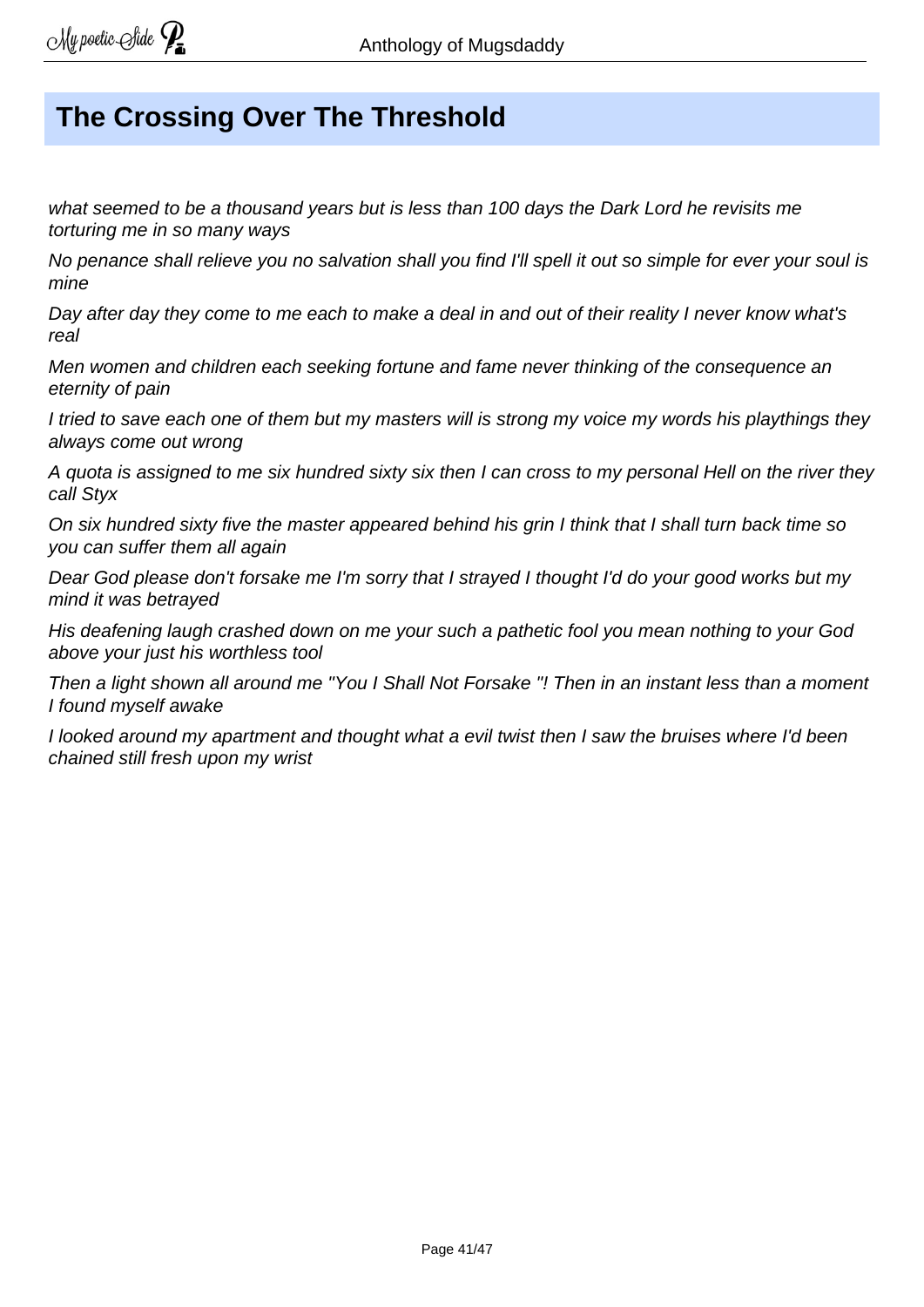## **Usuzubed (The 660th throne)**

For eons he had no master for the Beast thought all was well, then God cast out his favorite son now Lucifer ruled over hell

The layers that numbered 666 on top of Lucifer's throne, his reign must be absolute his power it must be shown

The demons quickly bowed to him but the Devils sought to resist, so Lucifer visited Each layer of Hell Crossing names off his accursed list

Thousands had fallen before him before the devil's fell into line, I'll give you 660 last six for me and mine,

Usuzubed became his first general a devil with a god like lust, filling his ranks with sultry succubi their loyalty he could trust

He called them forth each morning as only they could fill his need, his massive cock rock hard and full of cum the key to the succubi's greed

He puts himself in from behind them to avoid looking into their eyes, they scream as he penetrates them torment and ecstasy entwined in their cries

So each day they carry out his bidding and make his army grow strong, he waits for the battle between Heaven and Hell being Immortal his wait won't be long

So he waits atop a mountain of Sorrow where he sits on a throne made of pain, hoping Lucifer loses the battle so he'll be masterless once again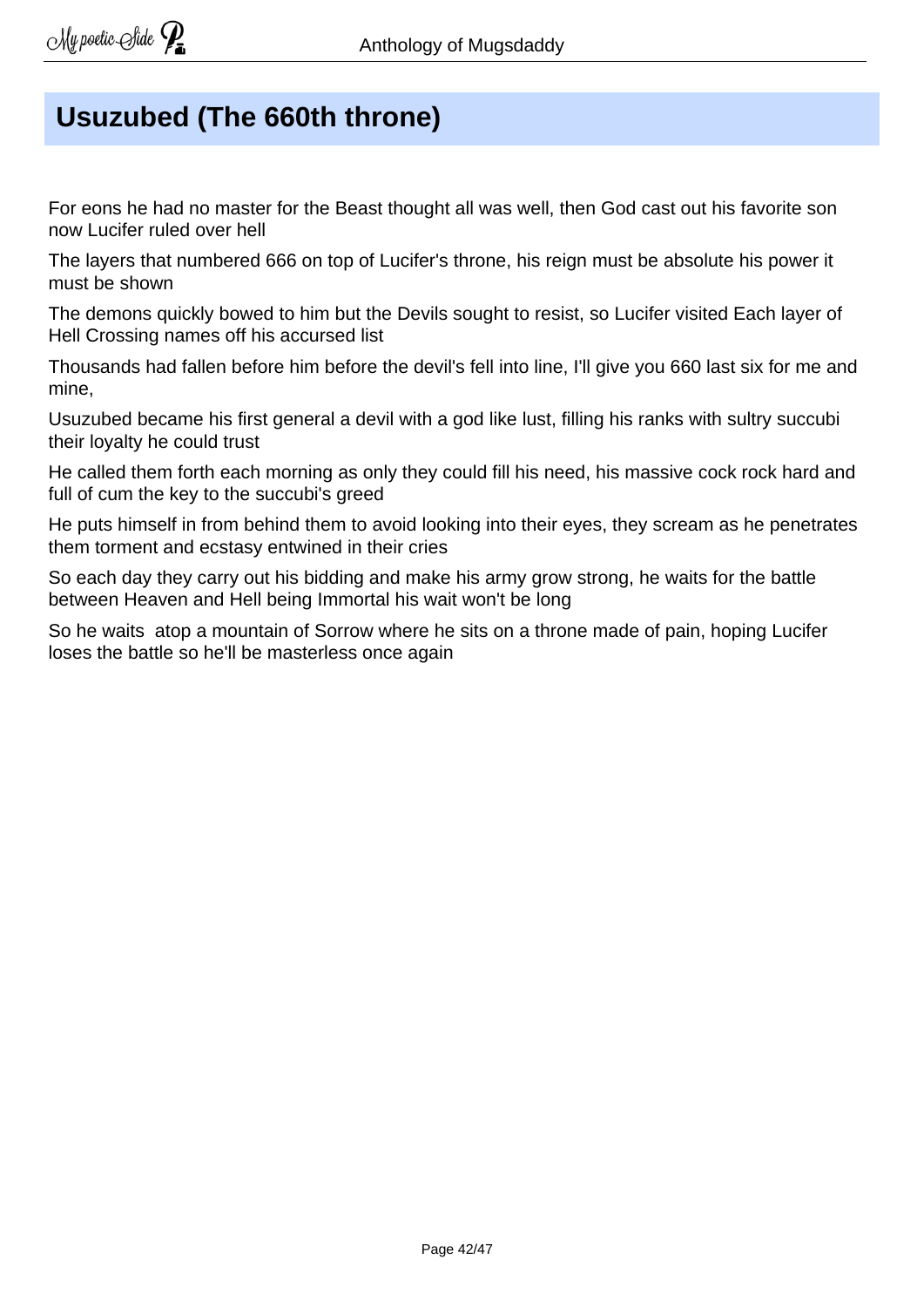#### **The Succubus (Not a Poem)**

**she lay beneath him perfect in every way and all his existence he had never noticed how beautiful a woman could be or how soft the curves of her body.** 

**As far as angels went he was no different than any other all were male and all were perfect in every way. Looking at her he felt changed somehow, desire arousal and lust these things have no place in his head yet the longer he looked at her the stronger these feelings became.**

**He reached out to touch her even though he knew his hand would pass through and touching and feeling an empty gesture on his part but it's his hand reached her face he felt her cheek his hand had solidity and she felt it too she moaned and Arched her back her hands begin to move all over her form. She squeeze her breasts and pulled hard against softness between her legs his mind began to swim and he felt something new come over him his hand instinctively went to his crotch he found something new something foreign to him piece of him had become erect he grabbed it hard and it brought him pleasure.** 

**She moaned again and pushed her fingers inside herself he slowly pulled his wings back and floated down to her her eyes still closed dreaming of a phantom lover she seemed unaware of the The Apparition turned solid above her.**

**She released her breast and stretched an arm out into the open space he matched her movements and took her hand in his. A smile took over her face as she reached up with the other hand until she touched his perfect chest and his chiseled abs moving down until she finally found her Target his newly-found manhood .**

**She pulled him down to her and inside a moment of ecstasy left his lips his head began to swim he found himself possessed by lust he began to push himself into her harder and harder she matched him move for move by wrapping her legs around him tightly .**

**The eroticism had finally overtaken him his wings shot out into the walls using them to Anchor himself he drove harder and deeper into her then she to let out a moan of ecstasy and her wings shot through the headboard destroying the wall above them. With a single thrust she pulled both of them out into the open night sky.** 

**His mind was racing a female Angel how could this be then he quickly stopped himself I will not question this I am at last finally complete as this thought filled his mind they struck hard against the ground.** 

**His wings were Twisted below him she stayed mounted on top of him her wings shot out filling his field of view and making her appear even more beautiful.** 

**Something inside him begin to change this time it was dark and cold he looked at her and noticed that the feathers of her wings were turning black. Pain shot through his twisted and contorting body.**

**He reached up to touch her form and realized his hand no longer of perfect human form , now twisted and Clawed like a beast . New feelings came over him like a hatred and rage but he could not direct him at her.** 

**The transformation complete she smiled and then she Rose from him she said prepared to do my bidding you belong to the succubus now.**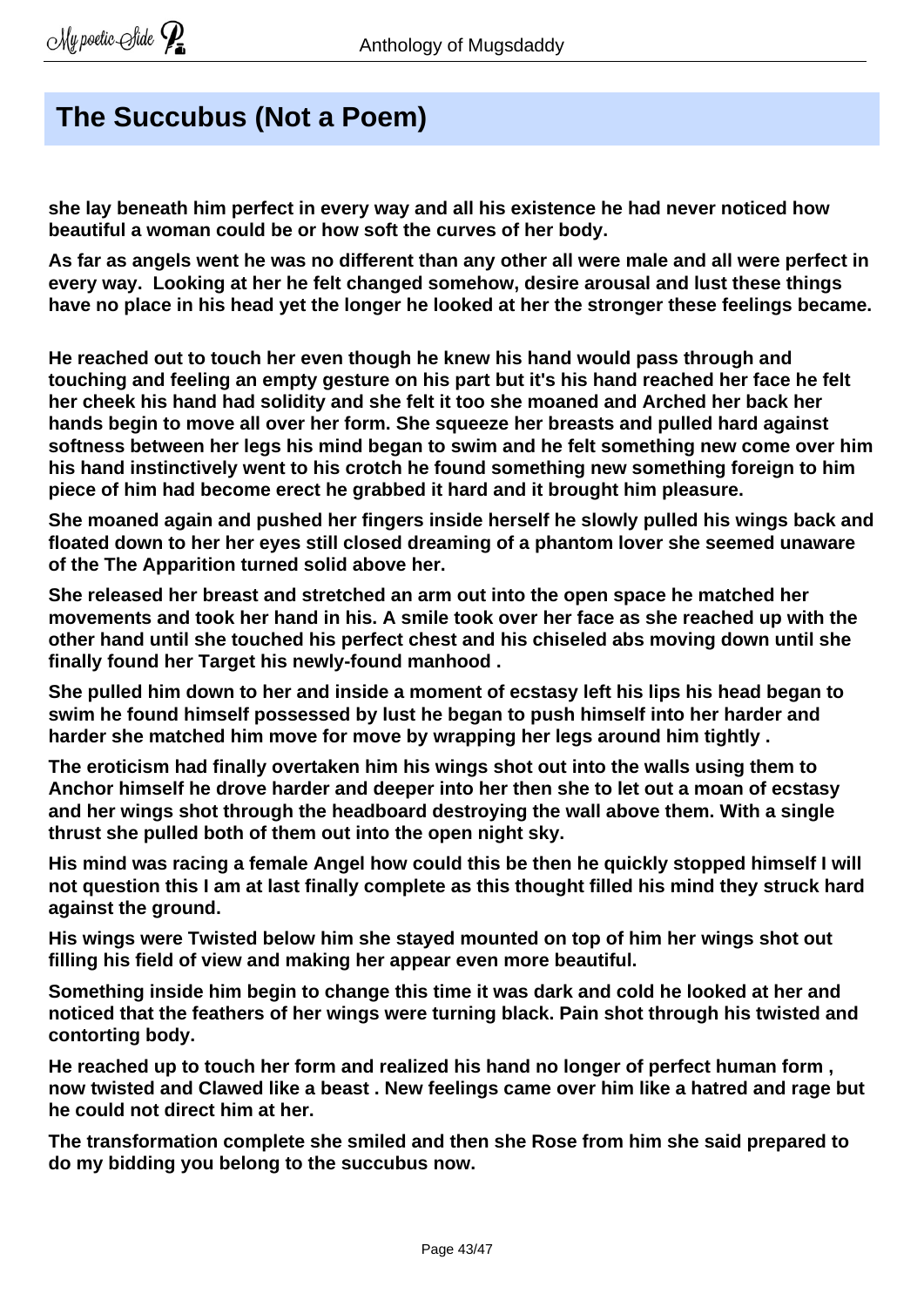## **The Arch-Angel (not a poem)**

**blood dripped from his talons as he looked across the Battlefield. His fallen Brothers their once perfect forms now torn and broken this was his fault he had allowed himself to be taken in by the succubus and then betrayed hundreds of his brothers to her wicked will. He was her first her technique unperfected left a piece of him behind. Unlike the others who were just Mindless Beasts of Destruction as he scolded himself for bringing the end to such a beautiful existence with violence and rage. Suddenly the sky erupted in flames Lucifer's fiery thrown moved across the sky pulled by hundreds of red scaly cherubs the shiny black horns and black bat wings A Testament to the evil lineage he tried to look away but alas it was too late there she was his goddess the succubus chained to Lucifer's throne. He once again found himself enthralled by her beauty and he found himself wanting she was his goddess she was his mistress she was his first love his claws dripping with blood he fell to his knees and wept . Lucifer a terrible task master backhanded the succubus for no reason other than it brought him pleasure a low growl from deep inside her Escaped. Lucifer smiled and Drew back his hand to strike her again.** 

**Without thought Azazel launched himself into the air unlike the other unhallowed his wings carried him fast on the Wind before Lucifer's hand could find its mark Azazel landed the Demonic blow with such force it nearly threw Lucifer from his throne but before he could land his final blow the dark lord struck him hard in the chest he struck the ground with such Force that the already dead bodies which lay there were scattered for dozens of yards Azazel went to rise and they were on him swarm of tiny devilish cherubs biting and tearing at his skin their numbers were overwhelming.** 

**He took a breath and then stepped into them with all the rage and fury of a hurricane his claws slashing through them as if they were the only the wind itself the Skirmish came to an end quite abruptly as the tiny demons realized they were highly outclassed** 

**Thunderous laughter rang out as a flaming chain closed the distance between them so quick that Azazel had no time to react. It struck him hard in the neck as it closed around his throat the devil laughed again as he twisted the chain tighter around his throat, Azazel saw the Succubus from the corner of his eye and she broke herself free from Lucifer's throne. As his eyes Began to close he thought at least she will have gotten away. Just then he heard a tremendous crash the succubus had not run away but instead joined the fight. The chain fell from his neck as Lucifer had to abandon it to defend himself against the succubuses formidable attack.**

**"Enough"! The devil struck her hard driving her back to the ground he withdrew a large black sword from out of his skin "This ends now"**

**Unlike the other unhallowed his wings carried him fast on the Wind, something of him still remained inside it was his love for her so strong he would die for her if he must.**

**The devil's blade came down fast but Azazel was faster moving with reaction rather than thought he sought put himself between the blade and his love but once again he was changed he stood once again perfect in form thrusting a flaming sword out to protect his loved one. Satan stepped back giving room to this new creature that stood before him.**

**Azazel towered over the succubus he reached out his hand "Come my Love", "Are you to be my new master"? He smiled down at her "I am your King and you my Queen. " she looked at his new form drapped in crimson and gold with Wings made of blood she smiled and asked**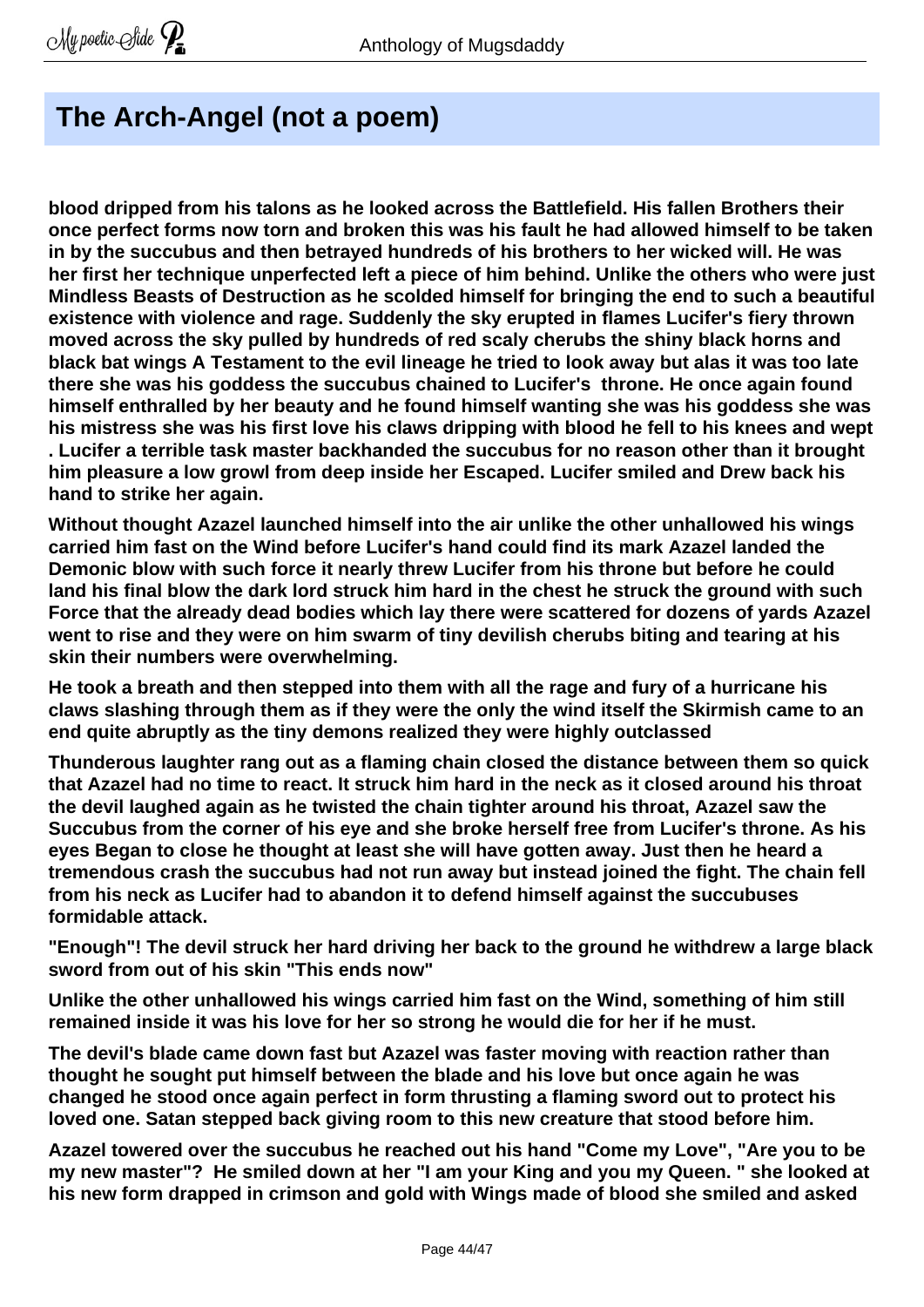#### **"What form of creature are you"?**

**Answering as if he had always known he simply said, "I am the first Arch-Angel."**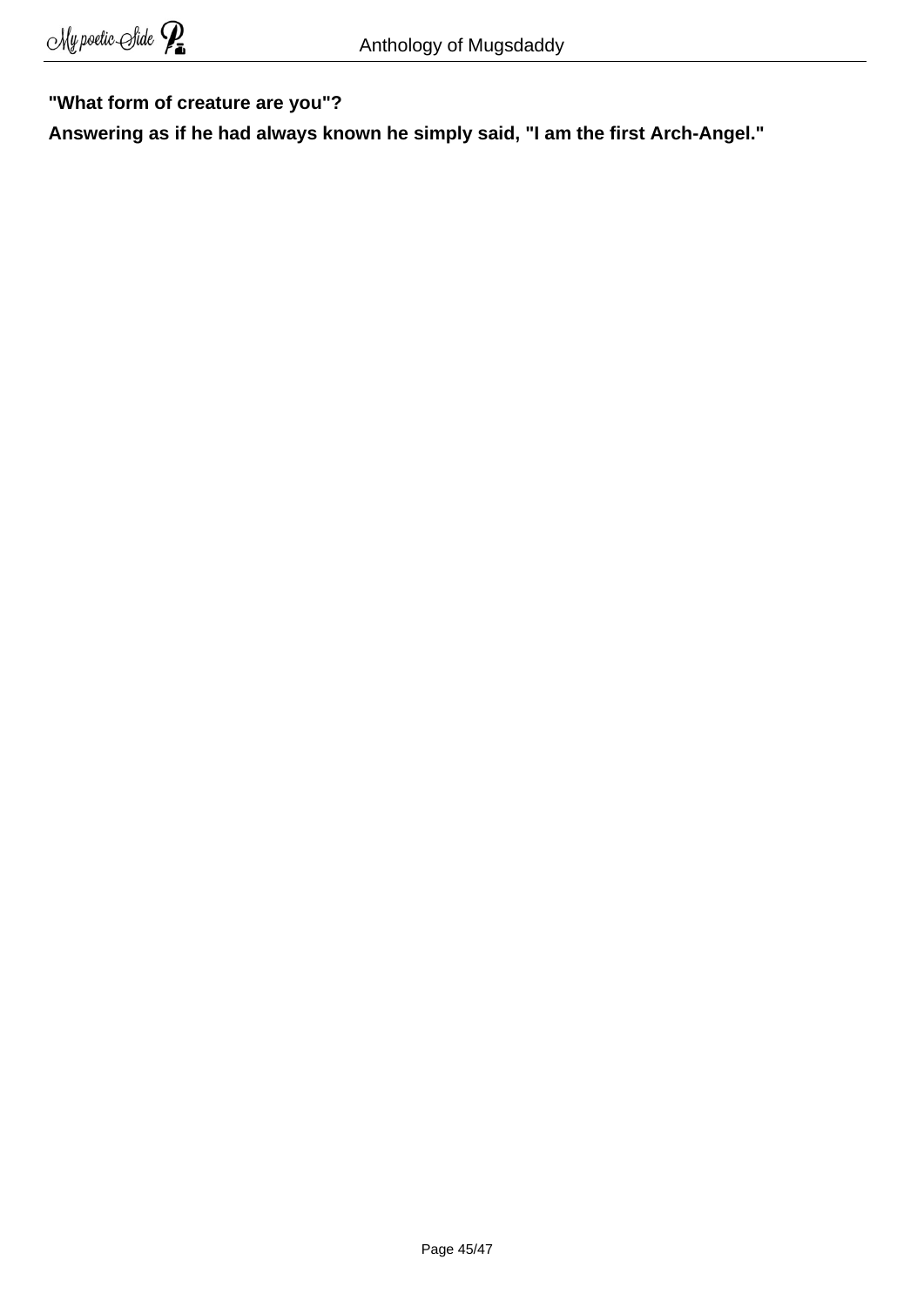## **The Wellspring (Not a Poem)**

**flying through the ether Azazel and his bride look for a place suitable to land my goddess here we are safe no demons to hunt us no angels to stalk our every step we are free of their War "this place is so desolate am I to be your queen of nothing? " "Patience my queen our time is nigh". He said as they landed "Together we shook the Gates of Heaven and knocked down the gates of hell."**

**He pulled her close raking his teeth along her neck tasting her heat her black wings fluttered little as she became aroused she pulled at her loose clothing Dropping It to the Ground as his mouth found her perfect breasts she wrapped her arms around his head pulling him closer forcing him to take more of her into his mouth then he could hold he spat it out with a smile biting her nipple as he did he then kissed her passionately over and over as he stood erect she in turn kissed him over and over as she slid down his body then when she found him with her mouth he pushed himself all the way in she took him hungrily as if she were starved** 

**She pulled his knees to her forcing him to fall onto his back she jumped on top of him with wet precision they instantly began to move as one Azazel looked up through his Haze of passion there were faces everywhere looking at them through the ether he quickly flipped her from off of the top of him to behind him protecting her with his wings in the next instant he drew his flaming sword, "Begone foul creatures you shall find only death here"! "We mean you no harm this place is Devout of passion and death would be a welcome change to us" the statement struck him as odd "Then who are you and what do you want from us" "We are the shade We wait here between life and death" , "Wait for what"? "To be called forth by the Masters To then be given life and purpose". "Who are your masters And to what purpose do you serve them"? "They are the god plutonium The Alpha and Omega And the great beast Numbered six-hundred and sixty-six. They call us from this place to do their bidding."** 

**Azazel looked about there were hundreds of faces in the ether "How many of you are there?" faces began to appear everywhere. "We are like the stars in the night sky. "**

**Azazel Smiles my queen our purpose is clear the Angels perfect as they are have no defense against the beauty of the succubi and the succubi starved by their own lust have no resistance to the angels perfect form .we shall bring balance to the heavens . "Shades attend yourself to My queen through her you shall be delivered unto life and you shall change the heavens like none before you! " thousands of the shade Ushered into her womb . Azazel picked up the succubus up and flew High Into The Ether he pushed himself inside her. He felt a huge inside her she screamed with ecstasy her eyes blood red her breath scalding hot she dug her claws into his back. He held her close in his muscled arms driving her hard into the air around them he suddenly spun her around he Forced her wings closed and pushed himself back deep inside her from behind using his wings and Powerful arms his Strokes were long and measured finally her passion over took her her wings shot out breaking his hold on her and throwing him Back to the ground.** 

**Light exploded into the sky instantly there were thousands of angels male and female their wings white and their naked bodies perfect and all around him on the ground were demons male and female in every shape and form some were twisted like the original unhallowed others beautiful in form as the angels but with black wings and eyes of red . "Go now my children and fill the heavens tell your Masters we are the Masters now. " quickly their minions disappeared. The succubus exhausted from the feat slowly floated down to him and**